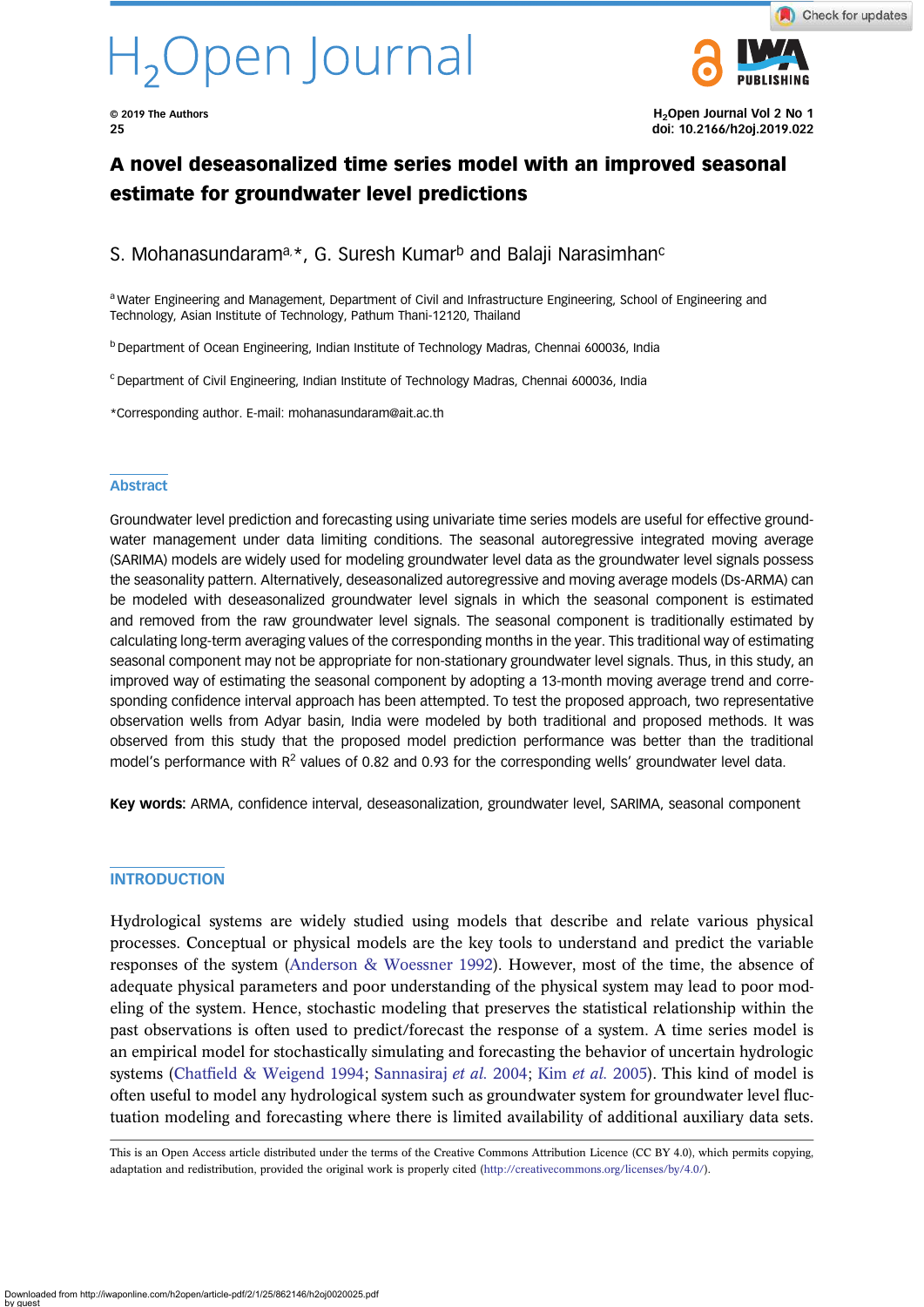In general, stochastic time series models can be classified into two kinds: univariate and multivariate models. Univariate models consist of single variable series which can be modeled by autoregressive moving average (ARMA), autoregressive integrated moving average (ARIMA) group of models (Young 1999; Ahn 2000; Bidwell 2005; Adamowski & Chan 2011; Pektas & Cigizoglu 2013; Bayer *et al.* 2017), or traditional decomposition-based time series models (Peng & Liu 2000; Yang *et al.* 2009; Lu *et al.* 2013; Moeeni *et al.* 2017). On the other hand, multivariate models involve two or more input variables and their dynamic relationships with the output can be modeled by transfer function-noise (TFN) modeling technique. For example, TFN models predict the groundwater level response with respect to rainfall pulses (Tankersley *et al.* 1993; Bierkens *et al.* 1999; Bidwell 2005; Yu & Chu 2012; Shirmohammadi *et al.* 2013; Mohanasundaram *et al.* 2017). Multiple linear regression (MLR) techniques for predicting groundwater level involve the process of correlating the groundwater levels with one or more input variables which are causing the groundwater level responses (Sahoo & Jha 2015; Seeboonruang 2015; Seo *et al.* 2015). The application of artificial neural networks (ANN) and wavelet decomposition and the combination of ANN and wavelet decomposition models are also widely used for predicting groundwater level signals (Coulibaly *et al.* 2001; Coppola *et al.* 2003; Daliakopoulos *et al.* 2005; Kisi 2010; Mohanty *et al.* 2010; Adamowski & Chan 2011; Sreekanth *et al.* 2011; Maheswaran & Khosa 2013; Maiti & Tiwari 2014; Khaki *et al.* 2015; Nourani *et al.* 2015). However, the accuracy of the prediction and forecasting efficiency of the univariate time series model is mainly dependent on the proper conceptualization, model identification, and parameter estimation. Therefore, time series models for groundwater level signals must be considered for the seasonal component properly as monthly groundwater level signals are mostly influenced by periodicity or seasonality.

Seasonal autoregressive integrated moving average (SARIMA) is one of the varieties of ARIMA models. SARIMA models are especially applied to time series data having a strong seasonality component. Seasonal component is the significant component in the hydrological time series variables such as rainfall, stream flow, and groundwater level time series data. In general, finding suitable ARIMA and SARIMA models for modeling a univariate system is a trial and error process to find the suitable model structure with appropriate model parameters based on Box and Jenkins time series methodology (Box  $\&$  Jenkins 1976). There have been many studies illustrating the application of SARIMA models for flow modeling and forecasting the flow in river systems (Govindasamy 1991; Mondal & Wasimi 2006; Modarres 2007; Wong *et al.* 2007; Fernández *et al.* 2008; Martins *et al.* 2011). Comparison of ARIMA models against deseasonalized ARMA (DARMA) models for weekly, monthly, and bi-monthly time series of karstic flow showed that DARMA model forecasting performance was better for the bi-monthly and monthly time series flow data, whereas the ARIMA model performed only slightly better than DARMA models for weekly data (Ghanbarpour *et al.* 2012). Similarly, there have been many studies illustrating the application of SARIMA models to predict and forecast the groundwater level fluctuations (Ahn & Salas 1997; Ahn 2000; Montanari *et al.* 2000; Adhikary *et al.* 2012; Shirmohammadi *et al.* 2013).

Paul (2008) developed a univariate time series model to forecast groundwater levels. Two different multiplicative SARIMA models, SARIMA  $(2,0,0)(3,1,0)_{12}$  and SARIMA  $((1,2,10),0,0)(3,1,0)_{12}$  were developed. The developed models were compared for their forecasting accuracy in terms of root mean square (RMSE) values. The SARIMA  $((1,2,10),0,0)(3,1,0)_{12}$  model performed better than the SARIMA  $(2,0,0)(3,1,0)_{12}$  model. Similarly, Adhikary *et al.* (2012) developed various seasonal ARIMA models and traditional decomposition time series models to fit the weekly groundwater level fluctuation data. Seasonal ARIMA  $(1,1,1)(1,1,1)_{52}$  model was selected among other forms of seasonal ARIMA models since the selected model error was free from autocorrelation process. In addition to that, it was proved in their study that the forecasting performance of the chosen seasonal ARIMA  $(1,1,1)(1,1,1)_{52}$  model was performing better in terms of mean absolute error (MAE), mean square error (MSE), and maximum absolute error (Max AE) when compared to traditional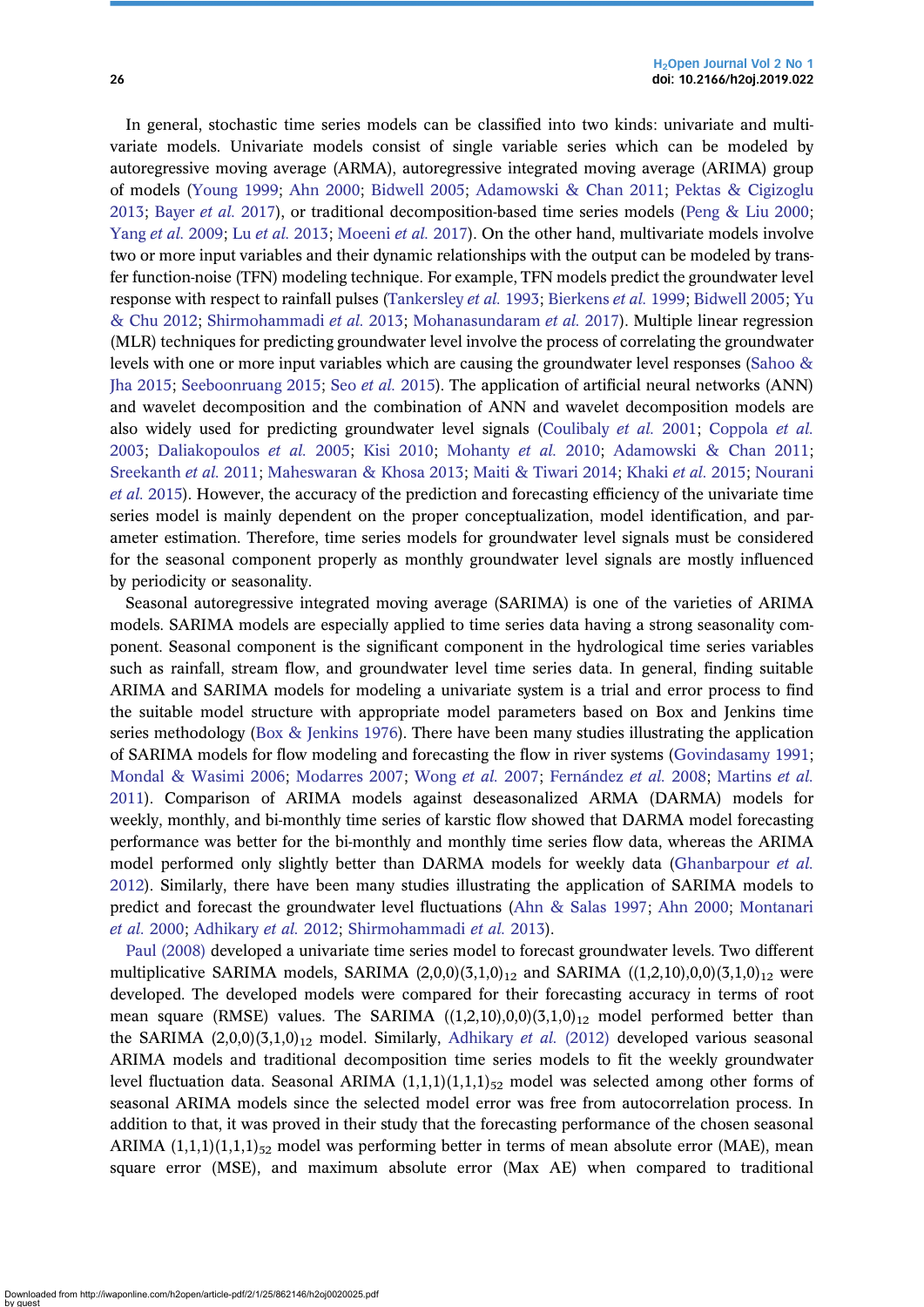decomposition models. As the seasonal component is significant in the raw groundwater level signals, the coefficient for fitting the seasonal AR and MA components in SARIMA models perhaps have huge uncertainty in reproducing the seasonal variation in the prediction or validation period.

Decomposition-based models are developed based on decomposing the actual time series signal into trend, seasonal, and random components. Decomposition model applications on groundwater level response have been widely studied, for example, Seeboonruang (2014) studied the groundwater level response against climate and anthropogenic activities by decomposing deep groundwater signal into trend, seasonal, and random components. Eight different methods of trend estimation technique were applied to long-term groundwater levels monitored in the lower Chao Phraya basin in Thailand. Fifth-order polynomial interpolation of trendlines significantly matched with groundwater withdrawal pattern. Similarly, the periodic behavior occurring from detrended residuals was compared with the global climatic variability. They concluded that the magnitude response of deep groundwater in the region was much affected by the anthropogenic activities as compared to the global climatic variability. Similarly, Almedeij & Al Ruwaih (2006) investigated the periodic pattern of groundwater level fluctuation for six monitoring wells located in residential areas in Kuwait. Monthly groundwater level measurements obtained from observation wells were correlated with monthly averaged temperature and monthly totaled rainfall time series data over 10 years. The cyclic pattern of groundwater level together with rainfall and temperature was examined in the frequency domain using periodogram analysis. The trend component of groundwater level series was fitted by simple regression method in their study. Furthermore, they estimated the seasonal component by calculating monthly averages of detrended groundwater level series. However, the traditional way of fitting the trend component and estimating the seasonal component might cause a significant error when the mean and variance in the groundwater level time series data is a heteroscedastic process (varying mean and variance). Therefore, there is a need to consider a proper trend and seasonal estimate in the groundwater level time series data for minimizing the error in real-time prediction and forecasting the groundwater levels using decomposition-based time series models.

Traditional deseasonalization technique for monthly groundwater level data is done by calculating long-term monthly average values for the corresponding months from the time series data. The longterm monthly average values are used as the seasonal component in the traditional decompositionbased models. In general, these seasonal values denote the representative average values from the long-term groundwater level fluctuation data. These seasonal values may be representative average values for the stationary groundwater level fluctuation data as mean and variance is almost constant over time. However, these seasonal values might not be representative average values for non-stationary groundwater level fluctuation data as mean and variance varies over time.

Therefore, in this study, we have developed a novel technique to properly estimate the seasonal component and deseasonalize the time series by adopting a 13-month trend and corresponding confidence interval-based approach. The specific objectives of this study are: (1) to construct the confidence interval for irregularly varying groundwater level signal based on 13-month moving average trend values to estimate the seasonal component and (2) to compare the prediction performance of the proposed DARMA model against the traditional DARMA and SARIMA models.

#### **METHODOLOGY**

#### Basic steps in time series modeling

Time series analysis is done by four major steps: (1) model identification, (2) parameter estimation, (3) residual verification, and (4) model application. Before identifying the model structure, the raw time series data were checked for non-stationary unit root process using an augmented Dickey–Fuller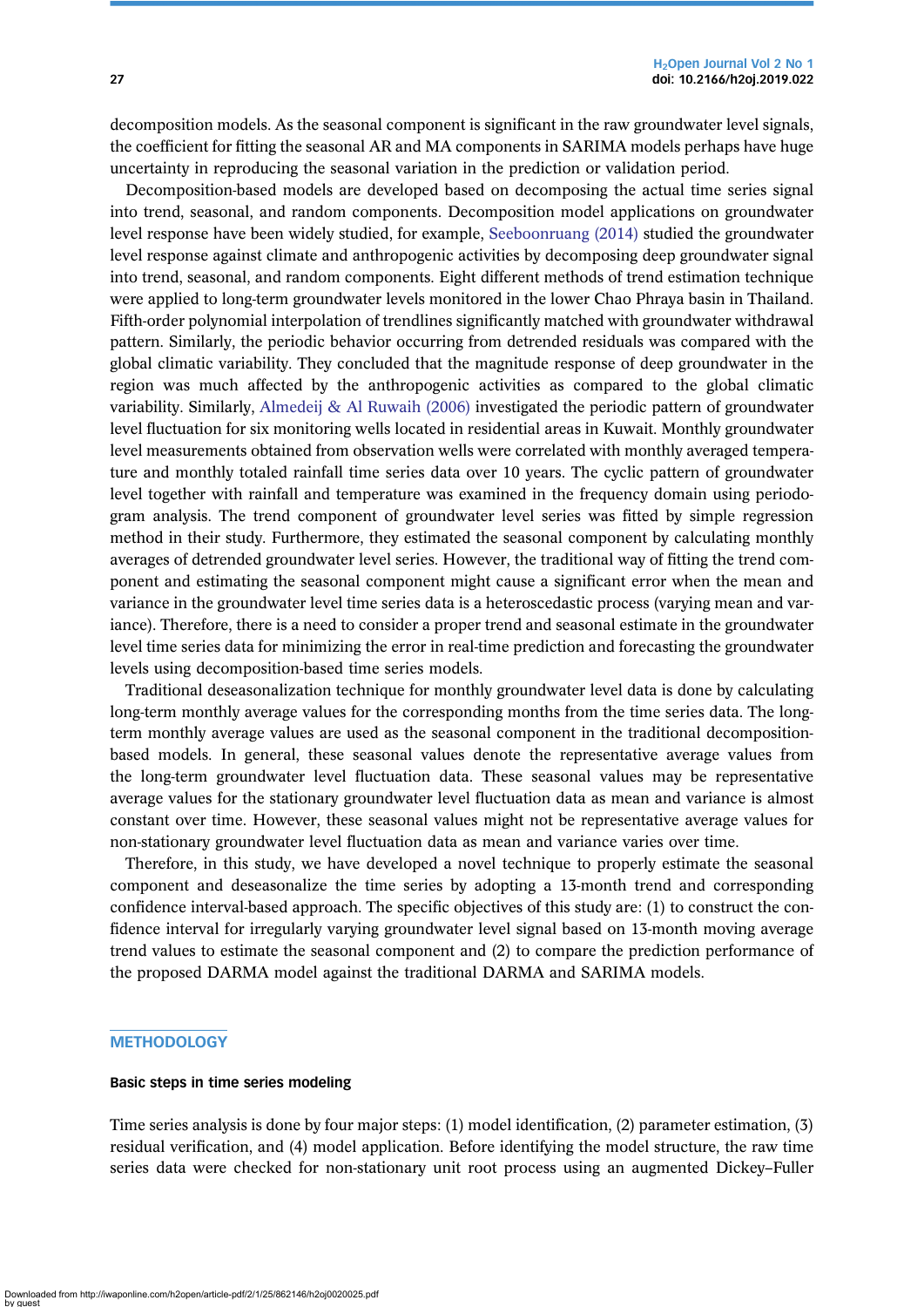(ADF) test. The ADF test tests the null hypothesis that the model has a unit root against an alternative hypothesis of a stationary process. The ADF test is given by:

$$
y_t = c + \phi y_{t-1} + \beta_1 \Delta y_{t-1} + \beta_2 \Delta y_{t-2} + \ldots + \beta_p \Delta y_{t-p} + \varepsilon_t
$$
\n<sup>(1)</sup>

the null hypothesis is,

H0:  $\phi = 0$ and the alternate hypothesis is,

H1:  $\phi$  < 0

where  $y_t$  is the time series value at time t;  $\Delta$  is the differencing operator; *p* is the number of lagged difference terms;  $\phi$  is the autoregressive parameter;  $\varepsilon_t$  is the white noise residual; and *c* is the constant.

Non-stationary data can be corrected by first- or higher-order differencing of the time series data to make them stationary. Once the data are converted to the stationary process, a suitable number of AR and MA model parameters were identified by looking at the autocorrelation function (ACF) and partial autocorrelation function plots (PACF). After identifying the ARMA model structure, the parameter values were estimated by the maximum likelihood technique. Finally, the estimated model residuals were checked for independence, normality, and homoscedastic conditions prior to prediction and forecasting applications during the validation time period.

#### Deseasonalized ARMA models

#### Traditional deseasonalization method

Traditionally, the seasonal component was estimated by calculating the long-term monthly average values for each of the months from raw time series data. The deseasonalized time series was obtained by subtracting the estimated seasonal component from raw time series data. The traditional deseasonalized series was modeled with ARMA model parameters, represented here as TDs-ARMA as follows (Hipel & McLeod 1994):

$$
\phi(B)(y_{ij} - \hat{\mu}_j) = c + \theta(B)\varepsilon_t
$$
  
\n
$$
\phi(B) = 1 - \phi_1 B - \phi_2 B^2 - \dots - \phi_p B^p
$$
  
\n
$$
\theta(B) = 1 - \theta_1 B - \theta_2 B^2 - \dots - \theta_q B^q
$$
\n(2)

where  $\phi_1 \dots \phi_p$  are non-seasonal autoregressive parameters of order p;  $\theta_1 \dots \theta_q$  are non-seasonal moving average parameters of order q;  $y_{ij}$  is the groundwater level value during the month j and year i;  $\hat{\mu}_j$  is the estimated mean monthly values corresponding to the month j.

#### Proposed deseasonalization method

The proposed 13-month moving average and corresponding confidence interval-based seasonal estimation and deseasonalization methods are explained in four major steps as follows.

*Step 1. Estimating 13-month trend-cycle term*: The trend component of the time series data was estimated by cell centered 13-month moving average filter. This rolling 13-month moving average filter calculates the trend component at the center cell based on the adjacent six cells' values on both the sides of the center cell.

*Step 2. Constructing con*fi*dence interval around the 13-month moving average trend line*: The mean and standard deviation values of each 13-cell sliding window were calculated along with the estimated trend values. The confidence interval was constructed around the 13-month trend line using the estimated mean and standard deviation values. The standard equations of 99% confidence interval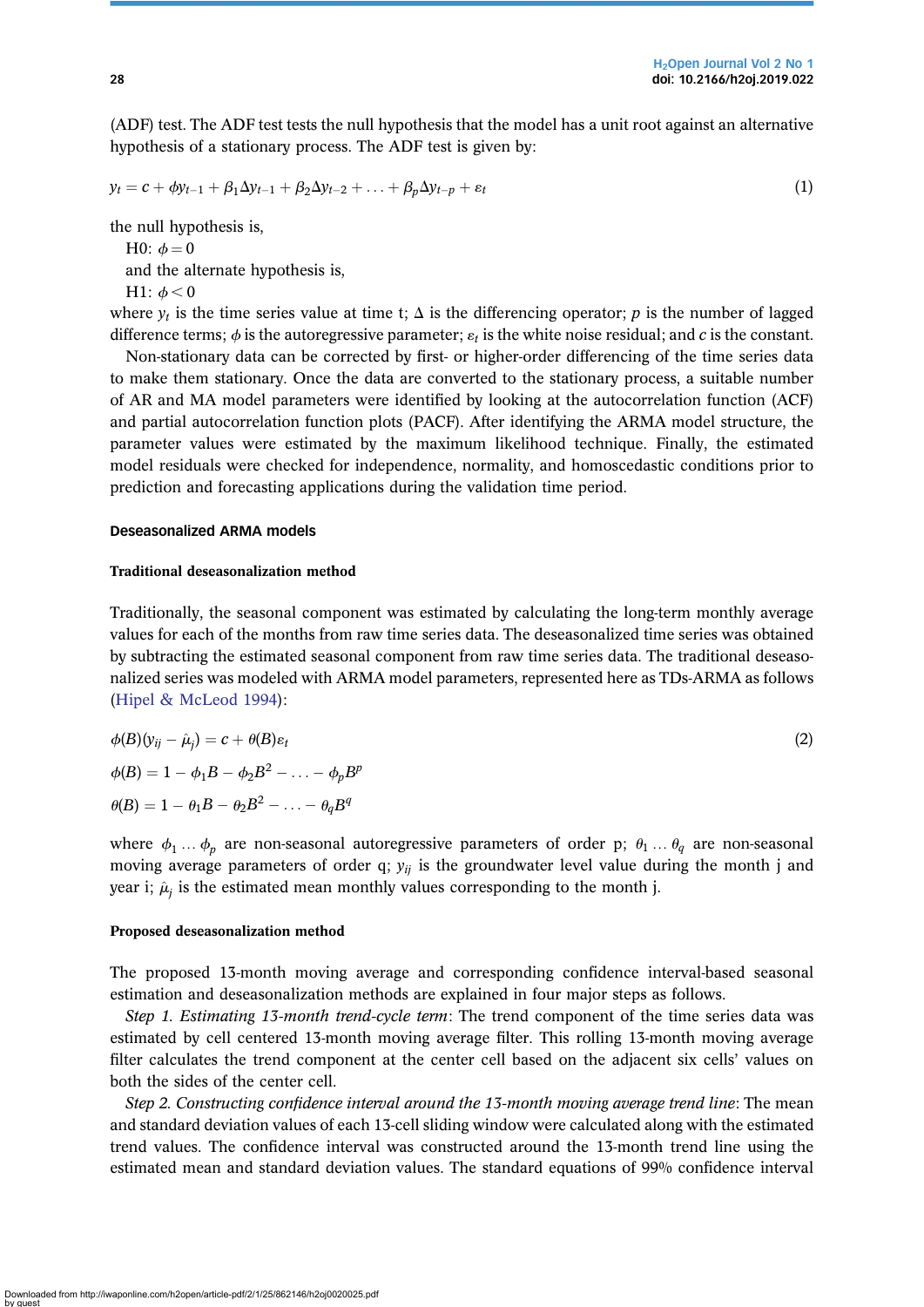were used for constructing the confidence interval around the trend line. The upper bound (Ub) and lower bound (Lb) equations for 99% confidence interval are given as follows:

$$
Ub = Y_{\mu} + \frac{2.54 \times Y_{\sigma}}{\sqrt{N}} \tag{3}
$$

$$
Lb = Y_{\mu} - \frac{2.54 \times Y_{\sigma}}{\sqrt{N}} \tag{4}
$$

where  $Y_\mu$  is mean of the sliding window values;  $Y_\sigma$  is standard deviation of the sliding window values; *N* is number of sliding window cells (13 numbers).

*Step 3. Modi*fi*ed deseasonalizing*: Unlike traditional deseasonalizing, the range of the raw time series data used for calculating the seasonal component in modified deseasonalizing were restricted with the bounded regions based on the constructed confidence interval limits (Equations (3) and (4)). As the confidence interval region excludes some of the extremely varying groundwater level values, the smoothed range of the groundwater level data set was only used for calculating the seasonal component. This way of limiting the groundwater level time series data from extreme values appropriately estimates the seasonal component for heteroscedastic groundwater level signals. But, the traditional deseasonalization method considers the entire actual range of groundwater level time series data for calculating the seasonal component, which might be overestimated in the case of highly varying groundwater level conditions. Furthermore, the estimated modified seasonal component was detected from the raw time series data to obtain the modified deseasonalized time series.

*Step 4. Fitting the ARMA model for modi*fi*ed deseasonalized time series data*: The modified deseasonalized time series data were fitted with proper AR and MA models, represented here as MDs-ARMA as follows:

$$
\phi(B)(y_{ij} - \hat{\mu}_{mj}) = c + \theta(B)\varepsilon_t \tag{5}
$$

where  $\hat{\mu}_{mj}$  is the monthly average estimate corresponding to the month j from the modified deseasonalization approach.

#### SARIMA models

Multiplicative ARIMA model, also called SARIMA model, is an extended version of ARIMA model where seasonal autoregressive (SAR) and seasonal moving average (SMA) terms can be modeled along with non-seasonal AR and MA models. It is represented as follows:

$$
\phi(B)(1-B)^D \Phi(B)(1-B^s)^{Ds} y_t = c + \theta(B) \Theta(B) \varepsilon_t \tag{6}
$$

where

$$
\phi(B) = 1 - \phi_1 B - \phi_2 B^2 - \dots - \phi_p B^p
$$
  
\n
$$
\theta(B) = 1 - \theta_1 B - \theta_2 B^2 - \dots - \theta_q B^q
$$
  
\n
$$
\Phi(B) = 1 - \Phi_{p1} B^{p1} - \Phi_{p2} B^{p2} - \dots - \Phi_{ps} B^{ps}
$$
  
\n
$$
\Theta(B) = 1 - \Theta_{q1} B^{q1} - \Theta_{q2} B^{q2} - \dots - \Theta_{qs} B^{qs}
$$

where  $\phi_1 \dots \phi_p$  are non-seasonal autoregressive parameters;  $\theta_1 \dots \theta_q$  are non-seasonal moving average parameters;  $\Phi_{p1}$  ...  $\Phi_{ps}$  are seasonal autoregressive parameters;  $\Theta_{q1}$  ...  $\Theta_{qs}$  are seasonal moving average parameters;  $y_t$  is the water level value at time t;  $\varepsilon_t$  is the white noise;  $p,q$  are non-seasonal orders;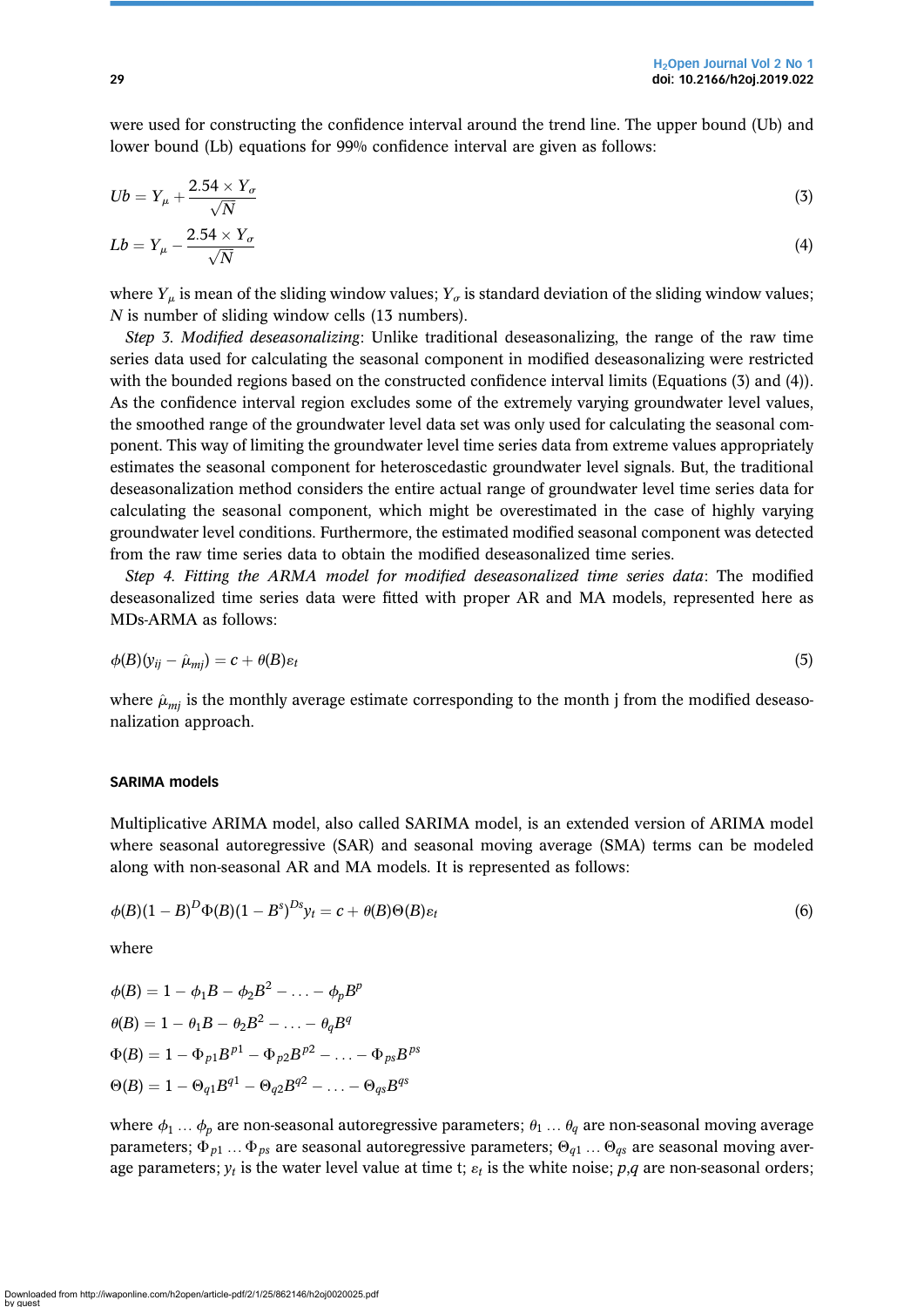*ps*,*qs* are seasonal orders; c is a constant; *D* is the order of non-seasonal differencing; and *Ds* is the order of seasonal differencing.

#### Model information criterion indices

Different forms of SARIMA models can be specified by changing the number of seasonal and nonseasonal parameters for the same time series data. Therefore, an information criterion-based value will help in selecting a better model by compromising the error from the models along with the number of significant model parameters used in the model and the number of data values (n). In this context, the Akaike information criterion (AIC) and Bayesian information criterion (BIC) are used in this study to compare the SARIMA models and choose the best one among them. AIC (Akaike 1974) and BIC (Schwarz 1978) formulations are given as follows:

$$
AIC = -2log(L) + 2m \tag{7}
$$

$$
BIC = -2log(L) + mlog(n) \tag{8}
$$

$$
L = \frac{\sum \hat{\varepsilon}_i^2}{n} \tag{9}
$$

where *L* is the log likelihood value; *m* is the number of parameters in the model; *n* is the number of observations; and  $\hat{\epsilon}_i^2$  is the residual sum square.

# Residual test

Residuals of the calibrated time series models were tested for their serial independence. Ljung–Box (LB) test was used to test if the model residual autocorrelation coefficients were statistically different from zero at a given level of significance or not. LB test is given by (Ljung  $\&$  Box 1978):

$$
Q = n(n+2) \sum_{k=1}^{m} \frac{\hat{\rho}_k^2}{n-k} \sim \chi_m^2
$$
 (10)

where *n* is sample size; *m* is the lag length;  $\hat{\rho}$  is the autocorrelation coefficient; and  $\chi^2_m$  is the Chi-square value with m degrees of freedom.

#### Model performance indices

Root mean square error (RMSE) and coefficient of determination  $(R^2)$  indices were used to assess the developed time series model performances during the validation data period. The RMSE and  $R<sup>2</sup>$  formulations are given as follows:

$$
RMSE = \sqrt{\frac{1}{T} \sum_{t=1}^{T} (F_t - Y_t)^2}
$$
\n
$$
\left(\sum_{t=1}^{N} (Y_t - \hat{Y}_t)\right)^2
$$
\n(11)

$$
R^{2} = 1 - \left(\frac{\sum_{t=1}^{N} (Y_{t} - \hat{F}_{t})}{\sum_{t=1}^{N} (Y_{t} - \bar{Y}_{t})}\right)
$$
(12)

where *N* is the sample size;  $Y_t$  is the observed value;  $F_t$  is the forecasted/predicted value; and  $\bar{Y}_t$  is the observed mean value.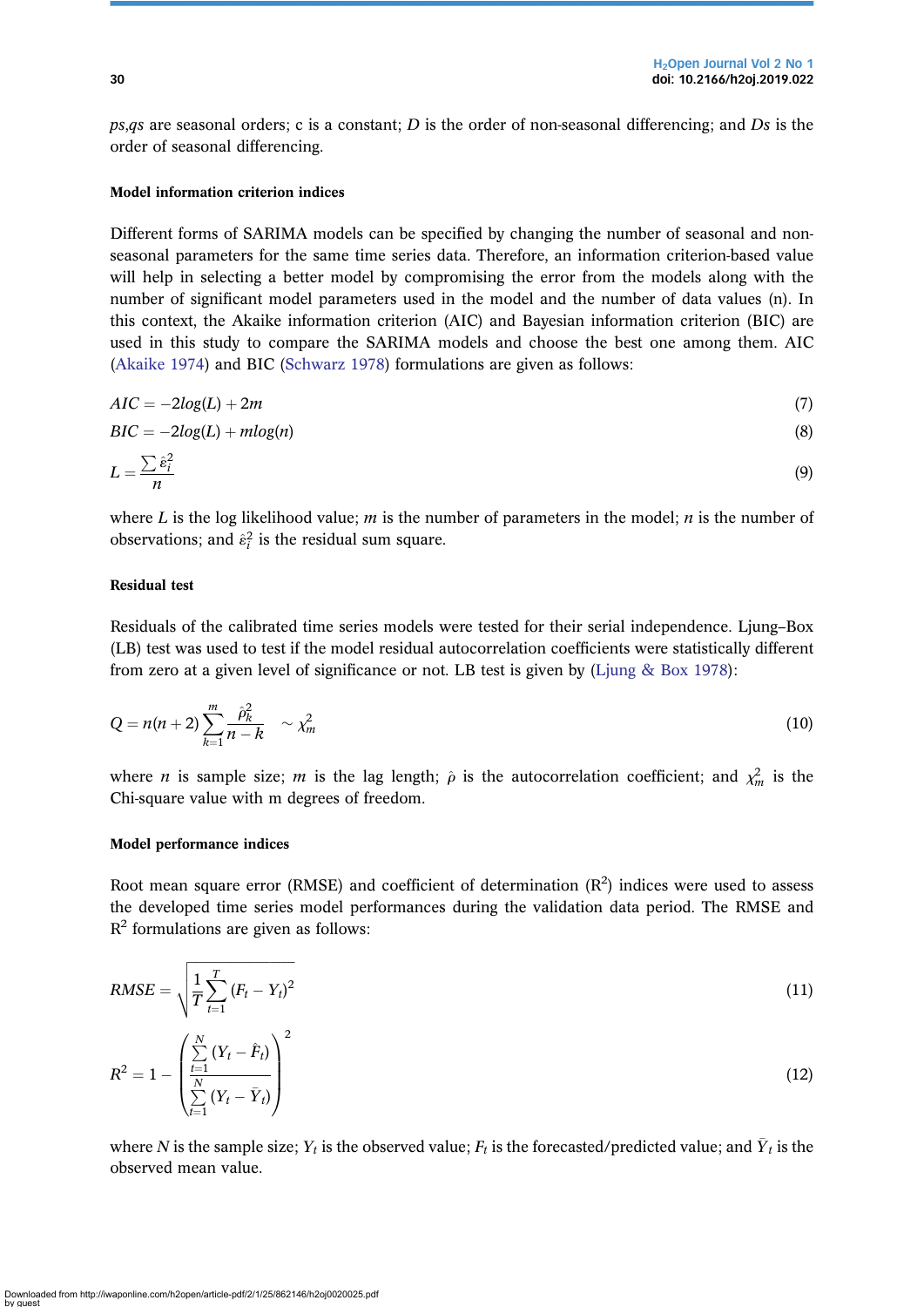#### Application site: Adyar basin

The Adyar basin is in the northeast coastal part of Tamil Nadu, India (Figure 1). The basin receives rainfall during both southwest (June–September) and northeast monsoons (October–December) with the northeast monsoon contributing more than 65% of the total annual average rainfall. The southwest monsoon rainfall is erratic in nature and summer rainfall is negligible. Long-term annual average rainfall is about 1,315 mm (WRO 2007). Elevation ranges from 183 m in the west to sea level in the eastern part of the basin. Soils in the basin have been classified into clayey, black, red sandy, alluvial, and colluvial soils. Black soils occur in the depressions adjacent to hilly areas in the western part. Alluvial soils occur along the river courses and eastern part of the coastal areas. Major hydrogeology in the basin has been classified as unconsolidated, semi-consolidated, and weathered and fractured rock formations. Groundwater occurs under phreatic and semi-confined conditions in inter-granular pore spaces in sands, sandstones, and in bedding planes and thin fractures in shales (WRO 2007). The Adyar basin river network with the locations of observation wells is shown in Figure 1. Observation wells are mostly concentrated in the eastern part of the Adyar basin.



Figure 1 | Study area with observation wells' location map.

#### Data used

Twenty-nine observation wells monthly depth to water table data were procured from the Institute for Water Studies (IWS), Taramani. However, for brevity, the proposed time series method, MDs-ARMA, along with TDs-ARMA and SARIMA was tested on two observation wells (well-13012 and well-13235) as shown in Figure 1 (as selected wells). The depth to water table data were converted to groundwater level elevation above mean sea level after subtracting the depth to water table values from digital elevation model values of the corresponding well locations in Adyar basin. The total length of the monthly groundwater level data used in this study is about 240 months  $(N = 240)$ from January 1988 to December 2007. Out of 240 months, the first 180 months' values (3/4th of the total data set) were used to calibrate the times series models and the remaining 60 months' values (1/4th of the total data set) were used to validate the models.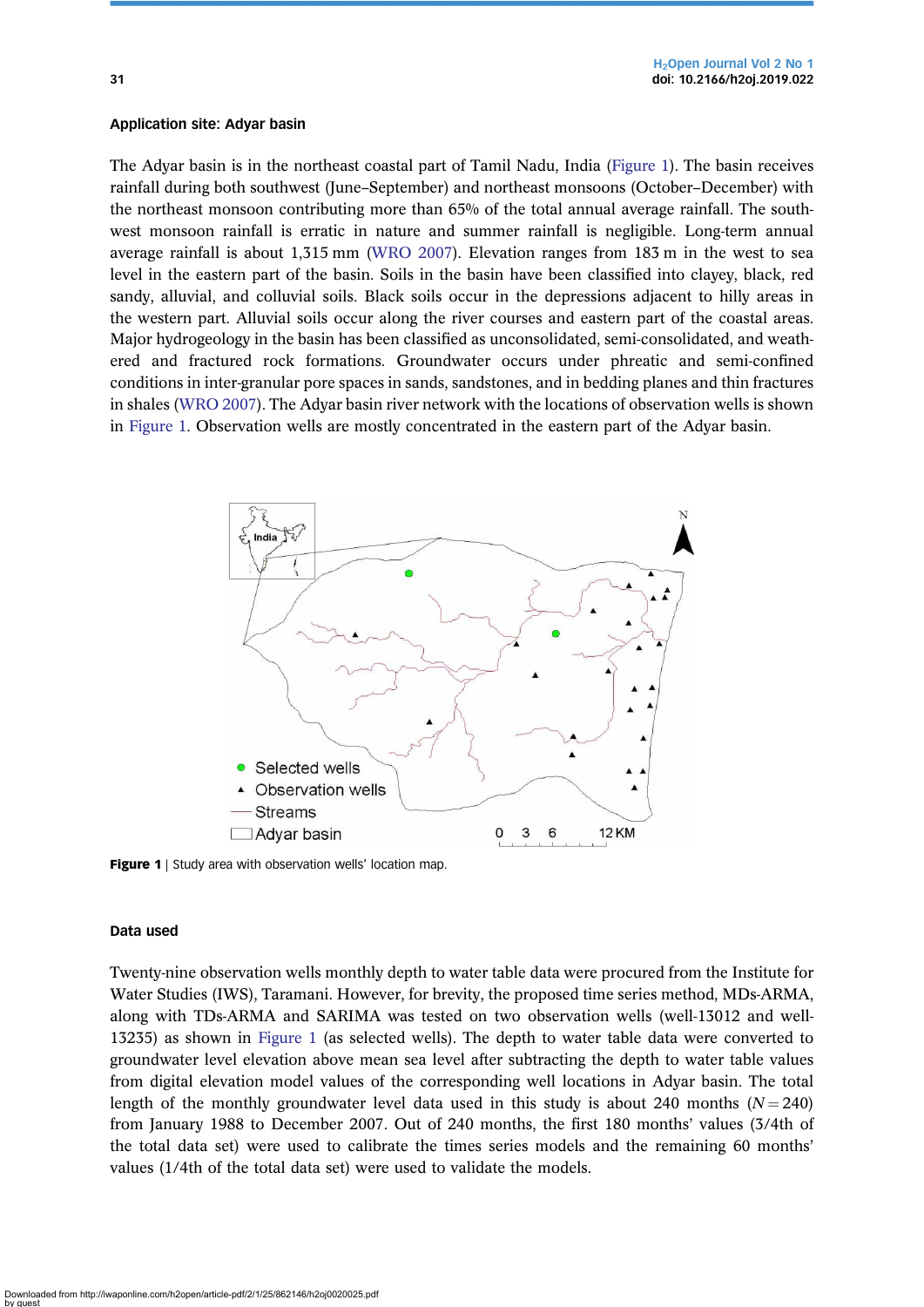#### RESULTS AND DISCUSSION

#### Autocorrelation and partial autocorrelation analysis

As the first step in time series modeling, raw time series data were analyzed for the unit root nonstationary process (Figure 2). From the ADF test, it was observed that the null hypothesis for both the wells (well-13012 and well-13235) were accepted with the *p* values of 0.57 and 0.43 at 95% confidence level, respectively. According to ADF test, both the wells (well-13012 and well-13235) groundwater level times series data were implying non-stationarity due to the existence of the unit root process. Therefore, in SARIMA models, a seasonal differencing was done to change the nonstationary series to a stationary series. However, in the case of deseasonalized models, long-term average monthly values subtracted from raw time series (deseasonalized series) data itself changed the non-stationary data into stationary data. Therefore, no further differencing was done in the deseasonalized data as the deseasonalized time series itself was satisfying the stationarity test.



**Figure 2** | Groundwater level data for (a) well-13012 and (b) well-13235.

ACF and PACF plots of raw time series data for both the wells show the strong seasonality pattern in the monthly groundwater level time series data (Figures 3 and 4). This is obvious from the fact that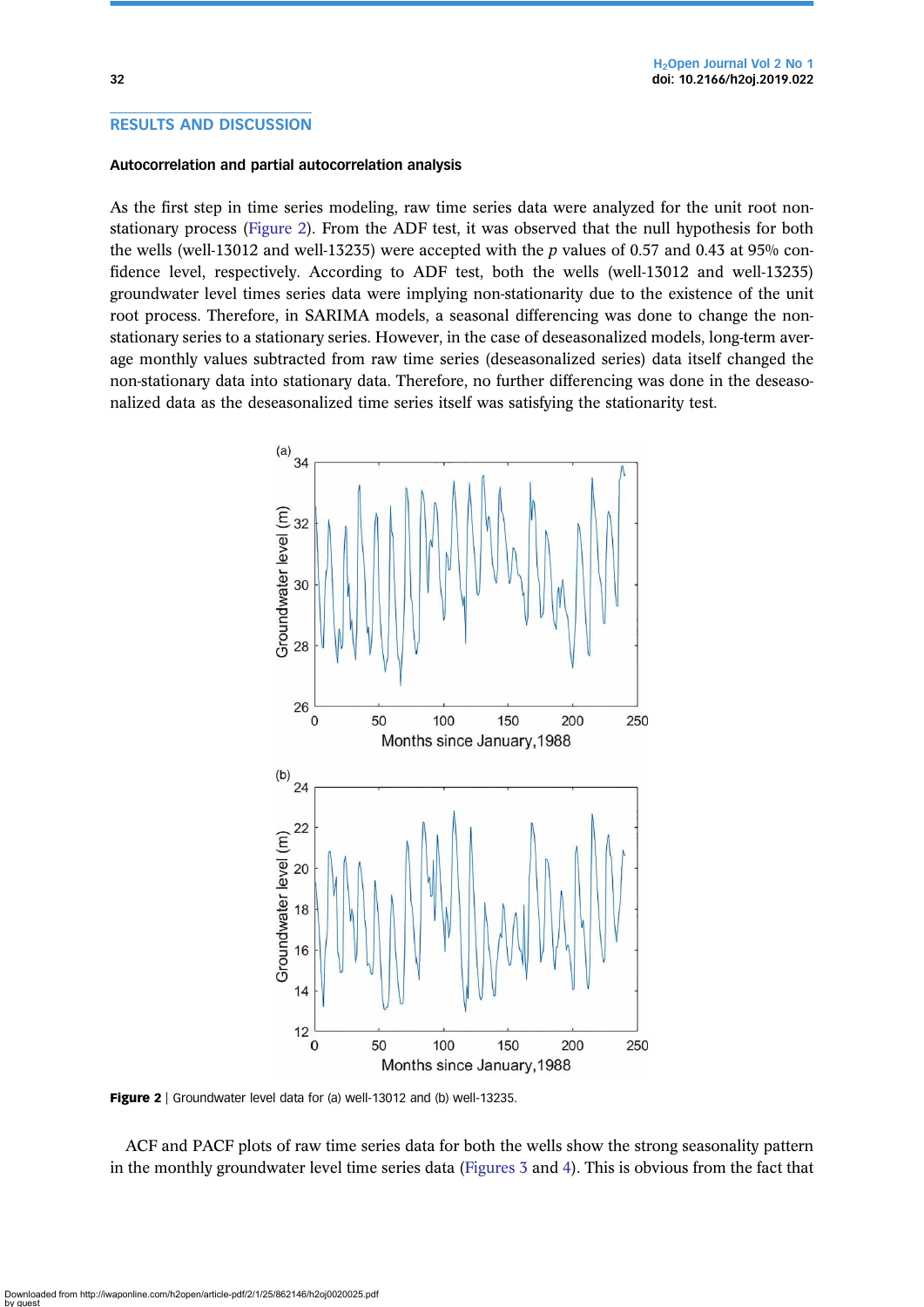

Figure 3 | ACF plots for (a) well-13012 and (b) well-13235.

the groundwater level response is a function of climatic variables such as rainfall and evapotranspiration which are also seasonal in nature. Therefore, the SARIMA models were chosen with seasonal differencing along with SAR and SMA parameters. The partial autocorrelation was significant at the lag of 1 month for both the wells which indicates that the data need to be modeled with simple non-seasonal AR process with one AR and MA parameters for both SARIMA and DARMA models.

# Deseasonalized time series using traditional and proposed methods

Groundwater level signal along with 13-month moving average trend and the constructed confidence interval for both the wells are shown in Figures  $5(a)$  and  $6(a)$ . The extreme variation in the groundwater level signal out of the confidence interval appears during pre-monsoon (June) and postmonsoon (January) seasons within the year and a repeated pattern was observed for all the years in the calibration data set (Figures  $5(a)$  and  $6(a)$ ). The seasonal component was estimated by averaging the corresponding monthly values from January to December in the observed groundwater level signals. The resulting 12-month values were repeated for the remaining years during the calibration period. This is shown in Figures  $5(b)$  and  $6(b)$  as the traditional seasonal component. On the other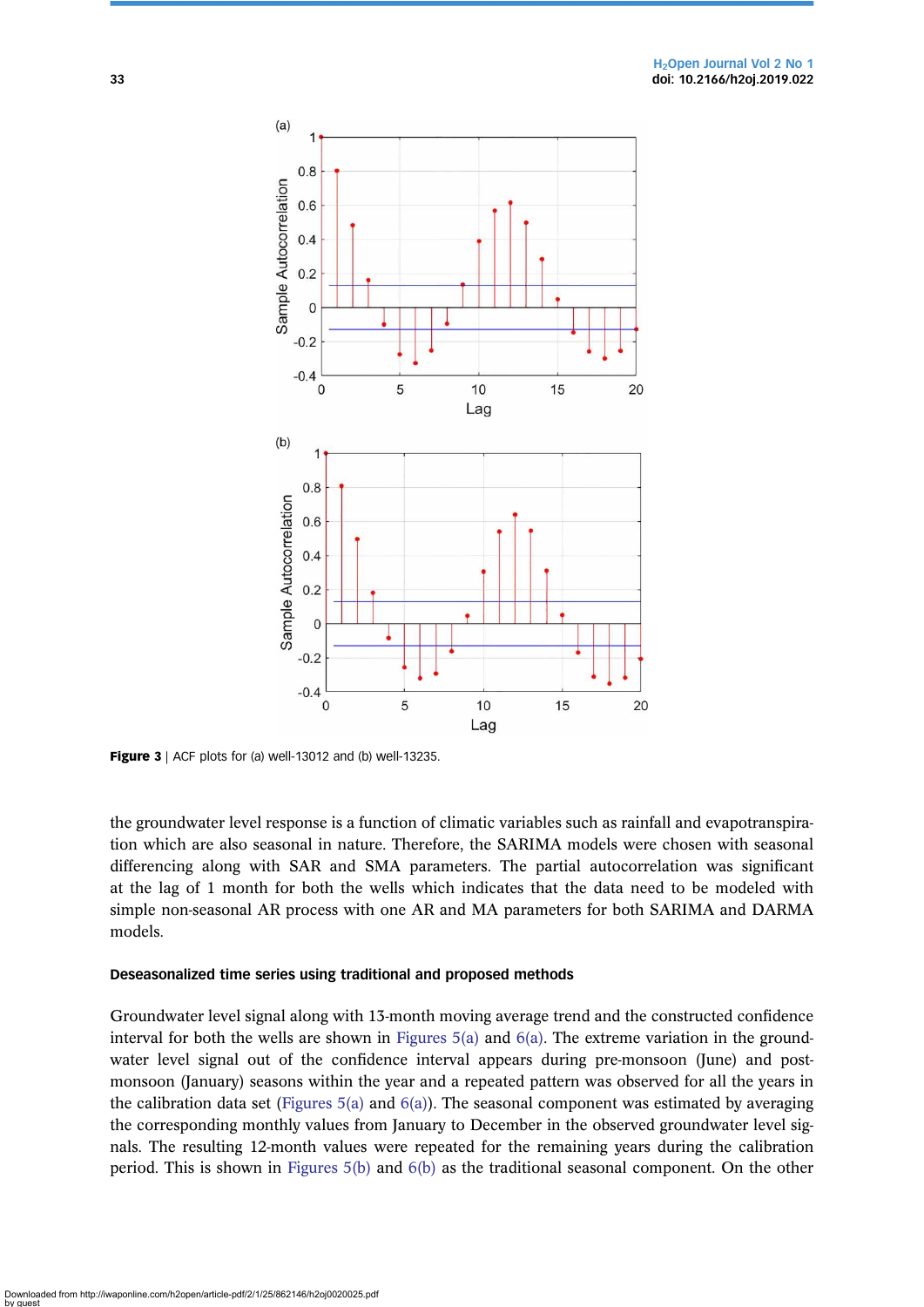

**Figure 4** | PACF plots for (a) well-13012 and (b) well-13235.

hand, the modified seasonal component was estimated from January to December by averaging the corresponding months using the time series data in which the extremely varying groundwater level signals beyond the confidence interval were replaced with the corresponding boundary values of the confidence interval. The resulting 12-month values were repeated for the remaining years in the calibration period. This is shown in Figures 5(b) and 6(b) as modified seasonal component. As the extremely varying time series data were smoothed by confidence interval values, the resulting estimated modified seasonal component values were relatively lesser in magnitude when compared to traditionally estimated seasonal values (Figures 5(b) and 6(b)).

A significant difference among the traditional and modified seasonal component values was observed. For example, the estimated traditional and modified seasonal values ranged from 3.5 m to 7 m and 4.7 m to 6.4 m, respectively, for well-13012. A similar difference in the computed seasonal values among traditional and modified time series methods was observed for the other well (well-13235) also. Furthermore, the deseasonalized time series for TDs-ARMA and MDs-ARMA were obtained by subtracting the respective estimated traditional and modified seasonal components from the raw groundwater level time series signals for both the wells (Figures  $5(c)$  and  $6(c)$ ). As there was a difference among traditional and modified seasonal estimates, there were corresponding changes in the calculated deseasonalized time series data (Figures  $5(c)$  and  $6(c)$ ).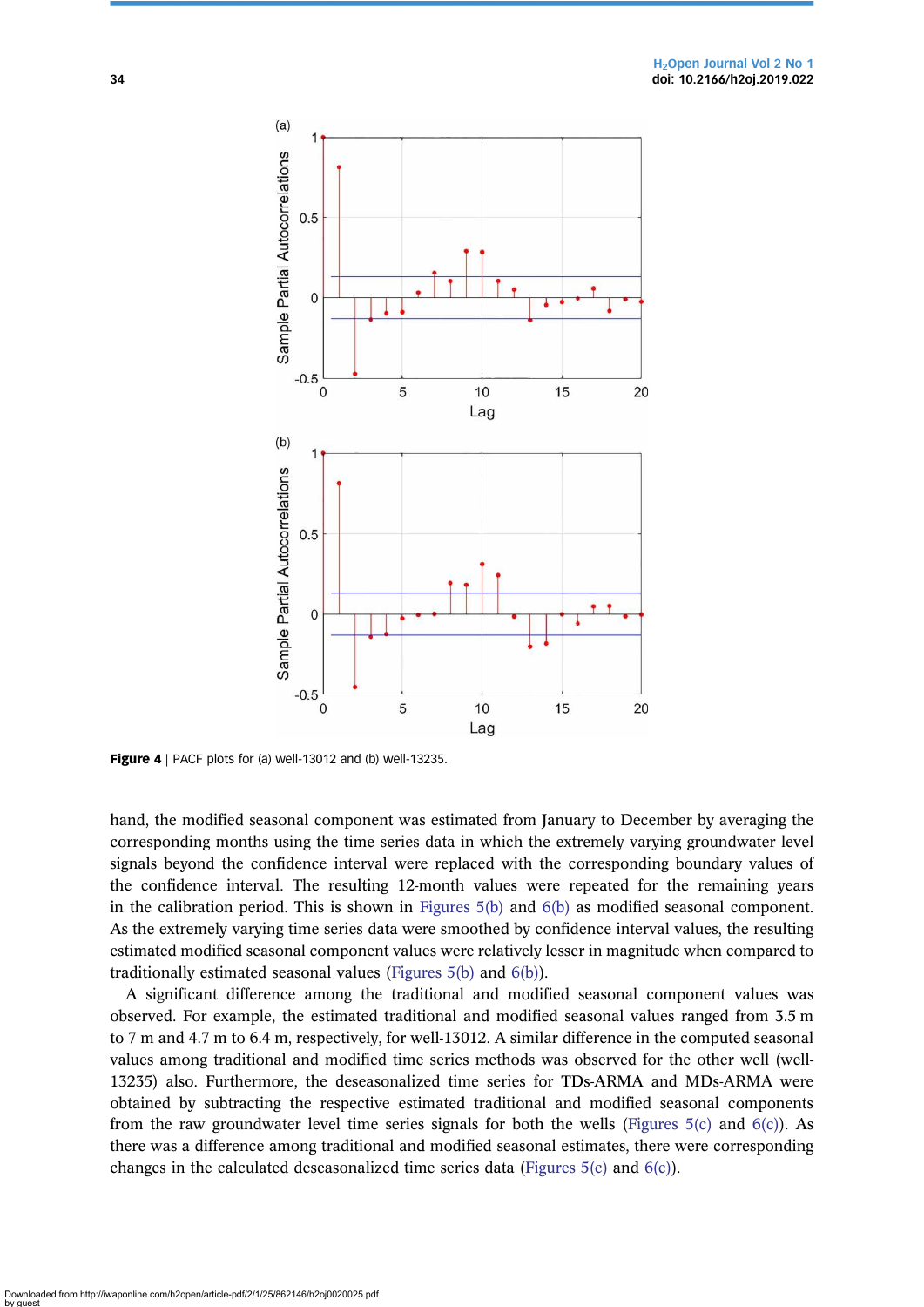

Figure 5 | Decomposition of the time series data by MDs-ARMA model for (a) trend, (b) seasonal, and (c) deseasonal components of well-13012.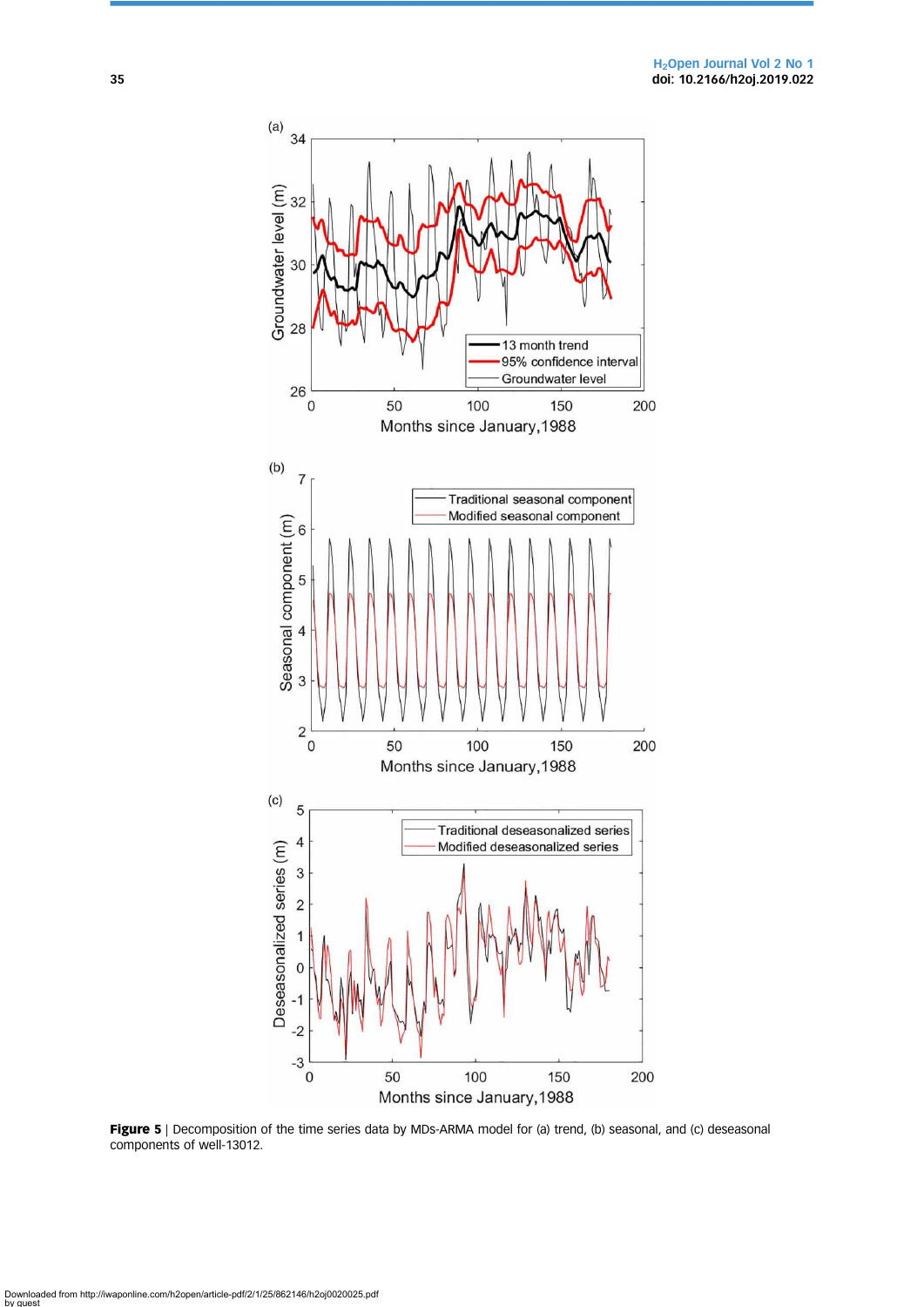

Figure 6 | Decomposition of the time series data by MDs-ARMA model for (a) trend, (b) seasonal, and (c) deseasonal components of well-13012.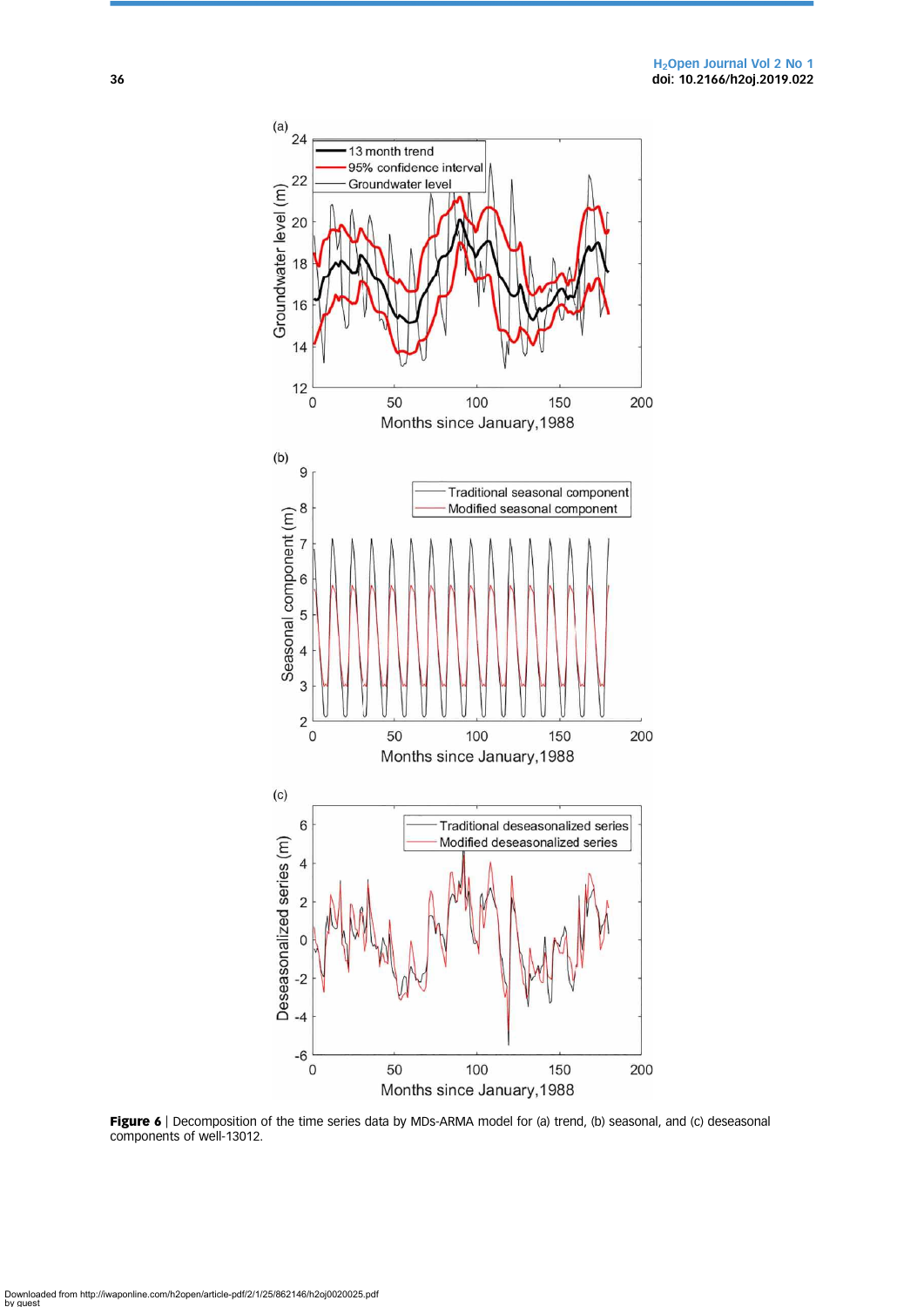# Model identification and parameter estimation

# SARIMA models

The initial model structure can be guessed based on ACF and PACF plots of the time series data with unique combinations of seasonal and non-seasonal parameters for SARIMA models (Figures 3 and 4). Therefore, the three most suitable SARIMA model forms were identified for each well's time series data, from which the best one was selected based on AIC and BIC values (Table 1). The three identified forms of SARIMA models for both the wells are as follows:

 $SARIMA(1,0,0)(1,1,0)_{12}$ 

$$
(1 - \phi_1 B)(1 - \Phi_{12} B^{12})(1 - B^{12})y_t = c + \varepsilon_t
$$
\n(13)

$$
SARIMA(1,0,1)(1,1,0)_{12}
$$

$$
(1 - \phi_1 B)(1 - \Phi_{12} B^{12})(1 - B^{12})y_t = c + (1 - \theta_1 B)\varepsilon_t
$$
\n(14)

 $SARIMA(1,0,1)(0,1,1)<sub>12</sub>$ 

$$
(1 - \phi_1 B)(1 - B^{12})y_t = c + (1 - \theta_1 B)(1 - \Theta_{12} B^{12})\varepsilon_t
$$
\n(15)

Table 1 shows that the AIC and BIC values were comparatively less for the third SARIMA model, SARIMA $(1,0,1)(0,1,1)_{12}$ , when compared to the other two SARIMA models for both the wells. Therefore, the best model was chosen as  $SARIMA(1,0,1)(0,1,1)<sub>12</sub>$  for further parameter estimation and model predictions. The best SARIMA model parameters were estimated using maximum likelihood technique and the estimated values and corresponding statistics are given in Table 2. Statistical t-test and *p*-value for AR and SMA parameters were highly significant at 0.01 alpha level (99%

| Well no. | Model                       | AIC.  | BIC   |
|----------|-----------------------------|-------|-------|
| 13012    | $SARIMA(1,0,0)(1,1,0)_{12}$ | 470.6 | 480.2 |
|          | $SARIMA(1,0,1)(1,1,0)_{12}$ | 470.0 | 482.5 |
|          | $SARIMA(1,0,1)(0,1,1)_{12}$ | 429.9 | 442.7 |
| 13235    | $SARIMA(1,0,0)(1,1,0)_{12}$ | 585.8 | 595.4 |
|          | $SARIMA(1,0,1)(1,1,0)_{12}$ | 587.6 | 600.4 |
|          | $SARIMA(1,0,1)(0,1,1)_{12}$ | 554.5 | 567.3 |

Table 1 | Model assessment indices of the identified SARIMA models using calibration data set

Table 2 | Estimated parameters of the selected SARIMA model

| Well no. | Model                              | <b>Parameter</b> | Value   | <b>Standard error</b> | t-value  | p-value |
|----------|------------------------------------|------------------|---------|-----------------------|----------|---------|
| 13012    | SARIMA(1,0,1)(0,1,1) <sub>12</sub> | Constant         | $-0.02$ | 0.02                  | $-0.77$  | 0.22    |
|          |                                    | $\phi_1$         | 0.65    | 0.08                  | 8.41     | 0.00    |
|          |                                    | $\theta_1$       | 0.20    | 0.08                  | 2.41     | 0.01    |
|          |                                    | $\Theta_{12}$    | $-0.79$ | 0.05                  | $-15.00$ | 0.00    |
| 13235    | SARIMA(1,0,1)(0,1,1) <sub>12</sub> | Constant         | 0.01    | 0.02                  | 0.38     | 0.35    |
|          |                                    | $\phi_1$         | 0.80    | 0.05                  | 17.04    | 0.00    |
|          |                                    | $\theta_1$       | 0.03    | 0.07                  | 0.48     | 0.32    |
|          |                                    | $\Theta_{12}$    | $-0.77$ | 0.05                  | $-15.99$ | 0.00    |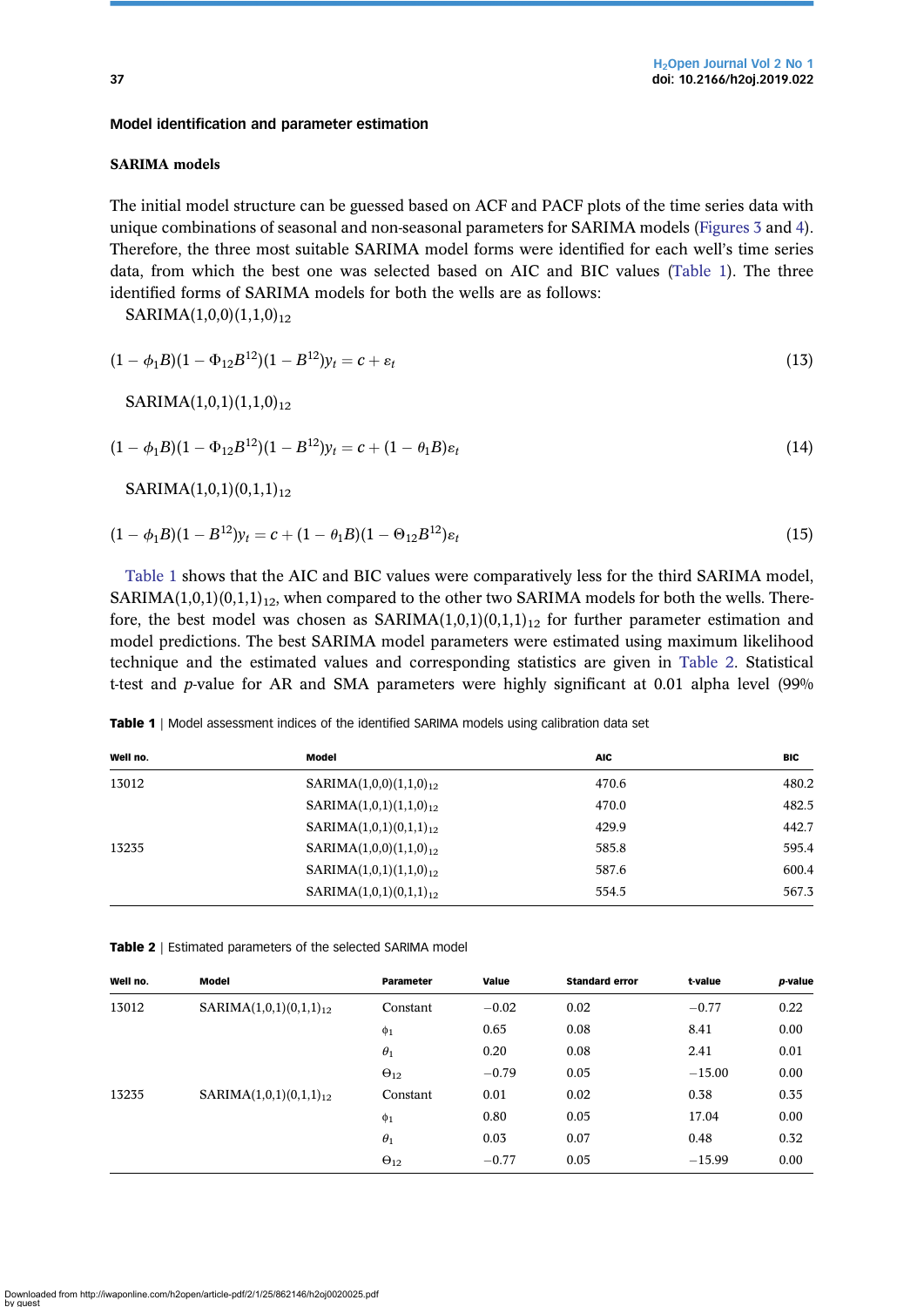confidence level), whereas one of the MA parameters for well-13235 was not statistically significant. The constant parameters were also not statistically significant for both wells (Table 2). Therefore, it can be concluded that the SARIMA  $(1,0,1)(0,1,1)_{12}$  process during the calibration time period was mainly driven by AR and SMA parameters rather than MA and constant parameters.

# TDs-ARMA model

TDs-ARMA model parameters were estimated using maximum likelihood method and the corresponding statistics are given in Table 3. The *p*-value of autoregressive parameters for both the wells' data was highly significant at 0.01 alpha level (99% confidence level). However, the MA parameters for both the wells show relatively less significance than AR parameters during the calibration period.

| Well no. | Model           | Parameter  | Value | <b>Standard error</b> | t-value | p-value |
|----------|-----------------|------------|-------|-----------------------|---------|---------|
| 13012    | $TDs-ARMA(1,1)$ | Constant   | 0.00  | 0.06                  | 0.05    | 0.48    |
|          |                 | $\Phi_1$   | 0.74  | 0.07                  | 10.90   | 0.00    |
|          |                 | $\theta_1$ | 0.15  | 0.09                  | 1.62    | 0.05    |
| 13235    | $TDs-ARMA(1,1)$ | Constant   | 0.00  | 0.08                  | 0.03    | 0.49    |
|          |                 | $\phi_1$   | 0.81  | 0.05                  | 16.79   | 0.00    |
|          |                 | $\theta_1$ | 0.01  | 0.07                  | 0.12    | 0.45    |

# MDs-ARMA model

The AR and MA model coefficients for the MDs-ARMA model were estimated using the maximum likelihood estimation technique using MATLAB software. The estimated AR and MA model parameters for MDs-ARMA model are given in Table 4. The AR coefficients for both the wells were significant at alpha 0.01 level (99% confidence level), but the MA coefficients were significant at 0.05 alpha level and 0.01 alpha level for well-13012 and well-13235, respectively (Table 4). This shows that the modified deseasonalized series model yields significant values for both AR and MA coefficients, unlike the traditional deseasonalized time series model.

|  |  |  | Table 4   Estimated parameters for MDs-ARMA model |  |
|--|--|--|---------------------------------------------------|--|
|--|--|--|---------------------------------------------------|--|

| Well no. | Model           | Parameter  | Value   | <b>Standard error</b> | t-value | p-value |
|----------|-----------------|------------|---------|-----------------------|---------|---------|
| 13012    | $MDs-ARMA(1,1)$ | Constant   | $-0.02$ | 0.08                  | $-0.29$ | 0.39    |
|          |                 | $\Phi_1$   | 0.71    | 0.08                  | 8.80    | 0.00    |
|          |                 | $\theta_1$ | 0.23    | 0.10                  | 2.33    | 0.01    |
| 13235    | $MDs-ARMA(1,1)$ | Constant   | 0.02    | 0.11                  | 0.18    | 0.43    |
|          |                 | $\Phi_1$   | 0.75    | 0.06                  | 11.79   | 0.00    |
|          |                 | $\theta_1$ | 0.17    | 0.08                  | 2.13    | 0.02    |

# Residual analysis for the developed models

A diagnostic check for the calibrated SARIMA, TDs-ARMA, and MDs-ARMA models was done using residual analysis for white noise process (zero mean with unit variance). The Ljung and Box statistical test proves that the overall serial correlation of the modeled error was statistically insignificant for both the wells for all three models.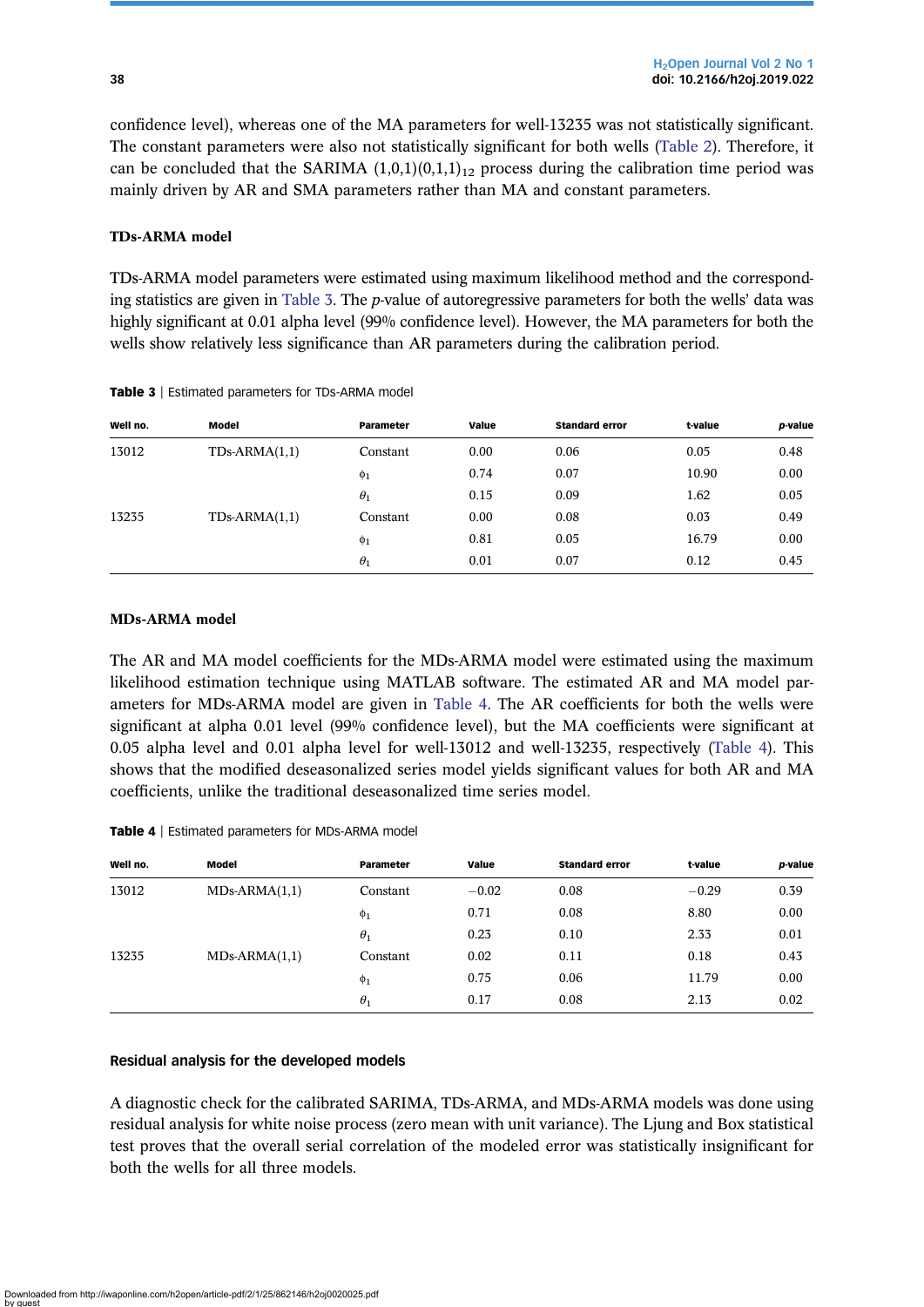#### Groundwater level prediction and validation by developed models

One-month rolling ahead prediction of the developed time series models along with the observed groundwater level data during the validation period for both the wells are shown in Figure 7(a) and 7(b). In general, it was observed that the decomposition-based ARMA models (TDs-ARMA and MDs-ARMA) predict the groundwater levels better than the SARIMA model. Although the TDs-ARMA and MDs-ARMA model performances were relatively close to each other, the MDs-ARMA model performs comparatively better than the TDs-ARMA model for both the wells.

The improved model performance of the MDs-ARMA model over TDs-ARMA model was mainly due to the improved estimated seasonal component based on 13-month trend and confidence interval approach. However, the traditional way of estimating the seasonal component values were relatively higher than the proposed model thus reducing the overall model performance for the TDs-ARMA model (Figure 7(a) and 7(b)).

SARIMA models are the least performing models for both the wells as they highly over- and underpredict the actual groundwater level signal peaks and troughs during pre-monsoon and post-monsoon seasons (Figure 7). This is mainly due to the fact that the estimated SMA parameters were not able to



Figure 7 | One-month rolling ahead prediction of groundwater levels using TDs-ARMA, MDs-ARMA, and SARIMA models for (a) well-13012 and (b) well-13235.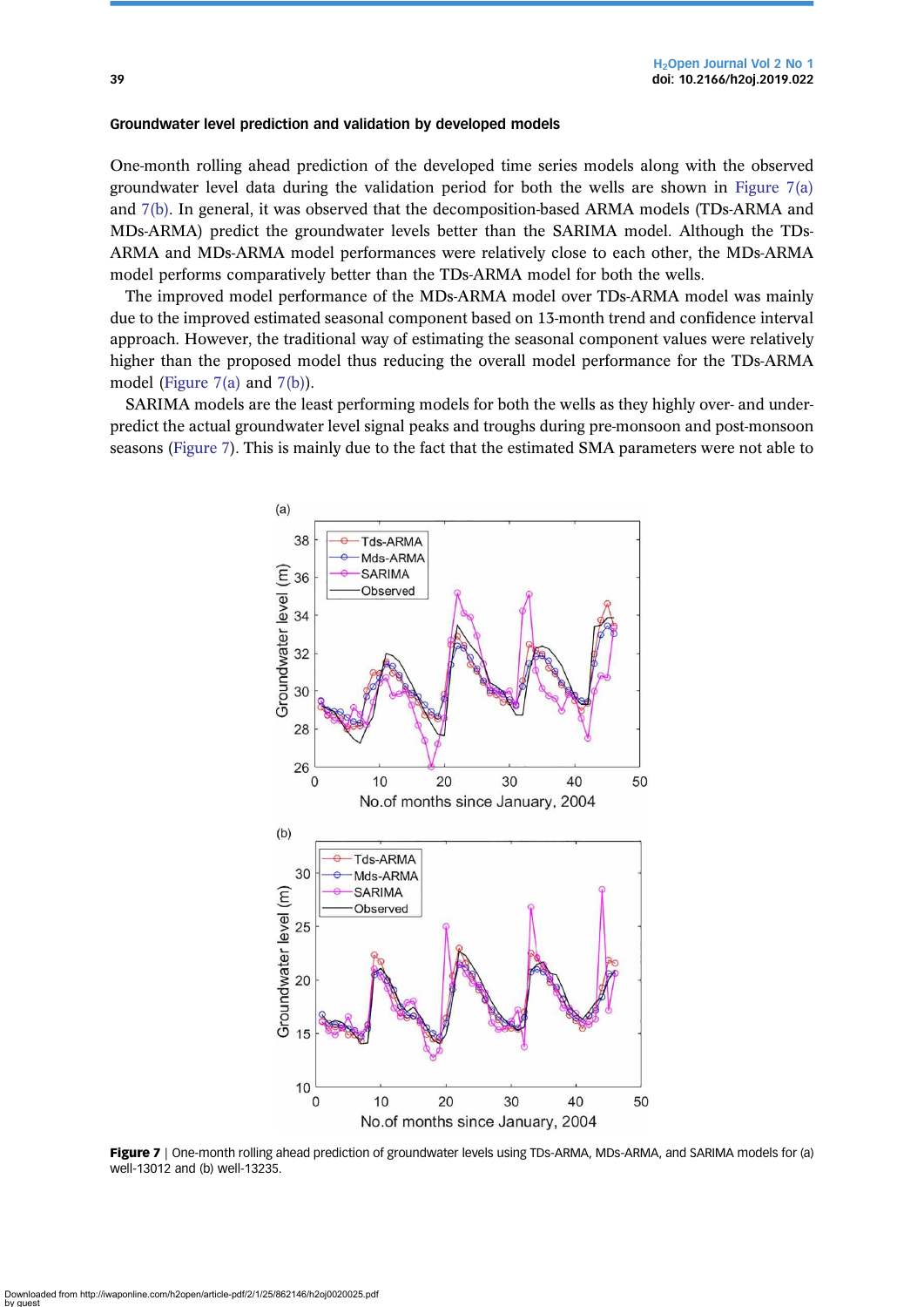capture the actual variation in the extreme peaks and troughs of the groundwater level signals. This uncertainty in SMA parameters might have been lower for the homoscedastic (constant mean and constant variance) groundwater level signals as the seasonal variation among the years is perhaps less variable. However, in this study, both the groundwater level signals show a strong heteroscedastic process, the estimated SMA parameters fail to mimic the actual seasonal variation in the groundwater level signals.

Figure 8 shows the predicted and observed groundwater levels on 1:1 diagonal plot for all three models. As well-13012 is located in the highly elevated hard rock terrain part of the Adyar basin,



Figure 8 | Predicted and observed groundwater levels on 1:1 scatter line for TDs-ARMA, MDs-ARMA, and SARIMA models for (a) well-13012 and (b) well-13235.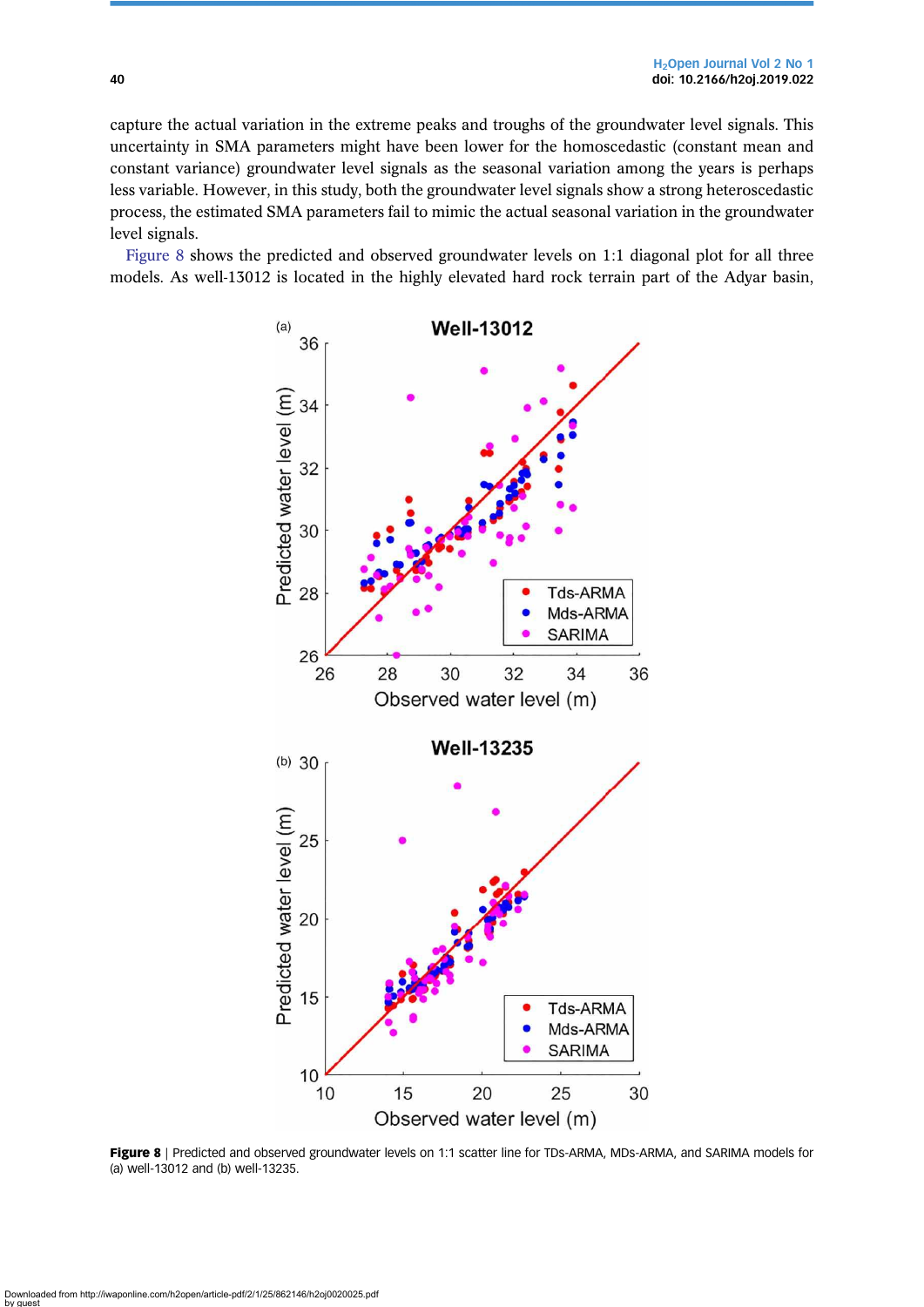the variation in the groundwater level signal is naturally varying in higher magnitude as the rainfall response in the fractured geological system is highly dynamic. This is the reason for all models predicting the groundwater level signal with comparatively higher deviation from the 1:1 line (Figure 8(a)). However, well-13235 is located in the central part of the basin where the geological condition is highly porous, thus the rainfall response in this region on groundwater level signal is more or less uniform. As a result, the developed time series model predictions were close to the 1:1 line (Figure 8(b)). However, as expected, the MDs-ARMA model predicted values were lying closer to the 1:1 line than the other two models for both the well locations. SARIMA model-predicted values during some periods highly deviated from the diagonal line, thus reducing this model's overall performance significantly compared to TDs-ARMA and MDs-ARMA models (Figure 8).

The calculated RMSE and  $R^2$  values during the validation period for the developed time series models are shown in Table 5. MDs-ARMA model prediction performance during the validation period was always higher when compared to the other two models. The reduction in RMSE values for the MDs-ARMA model over the TDs-ARMA and SARIMA models was 10 cm to 30 cm and 100 cm to 180 cm, respectively, for both wells (Table 5).

|       |                 | <b>Validation statistics</b> |       |  |
|-------|-----------------|------------------------------|-------|--|
| Well  | <b>Models</b>   | RMSE (m)                     | $R^2$ |  |
| 13012 | <b>SARIMA</b>   | 1.75                         | 0.13  |  |
|       | <b>TDs-ARMA</b> | 0.90                         | 0.76  |  |
|       | MDs-ARMA        | 0.79                         | 0.82  |  |
| 13235 | <b>SARIMA</b>   | 2.53                         | 0.00  |  |
|       | <b>TDs-ARMA</b> | 0.93                         | 0.86  |  |
|       | MDs-ARMA        | 0.64                         | 0.93  |  |

Table 5 | Performance assessment of the developed time series models during the validation period

# **CONCLUSIONS**

A unique deseasonalized ARMA model, MDs-ARMA, was developed to assess its prediction ability over traditional SARIMA and TDs-ARMA models in this study. A novel deseasonalizing method was proposed in this study based on 13-month moving average trend and confidence interval method for estimating the seasonal component. These models were tested for two observation wells' groundwater level signals. The groundwater level signal for both wells shows a strong seasonal pattern which was further identified from the ACF and PACF plots. Based on ACF and PACF plots, suitable SARIMA models with different forms were recommended, from which a best SARIMA model  $(SARIMA (1,0,1)(0,1,1)<sub>12</sub>)$  was selected based on AIC and BIC values. Similarly, the deseasonalized time series models (TDs-ARMA and MDs-ARMA) were modeled with one AR and MA parameter as they were already adjusted for the seasonal component.

Maximum likelihood method was adopted to estimate the developed model parameters. Autoregressive parameters were more highly significant than other parameters in all the developed time series models. The calibrated models were then used to predict the groundwater levels in a validation period and corresponding RMSE and  $R^2$  values were calculated for the respective models. It was observed that the proposed method was performing better than traditional deseasonalized ARMA and SARIMA models. The specific conclusions from this study can be summarized as follows:

• Deseasonalized ARMA models consider less number of parameters when compared to SARIMA models as deseasonalized ARMA models were modeled with one AR and MA parameters, whereas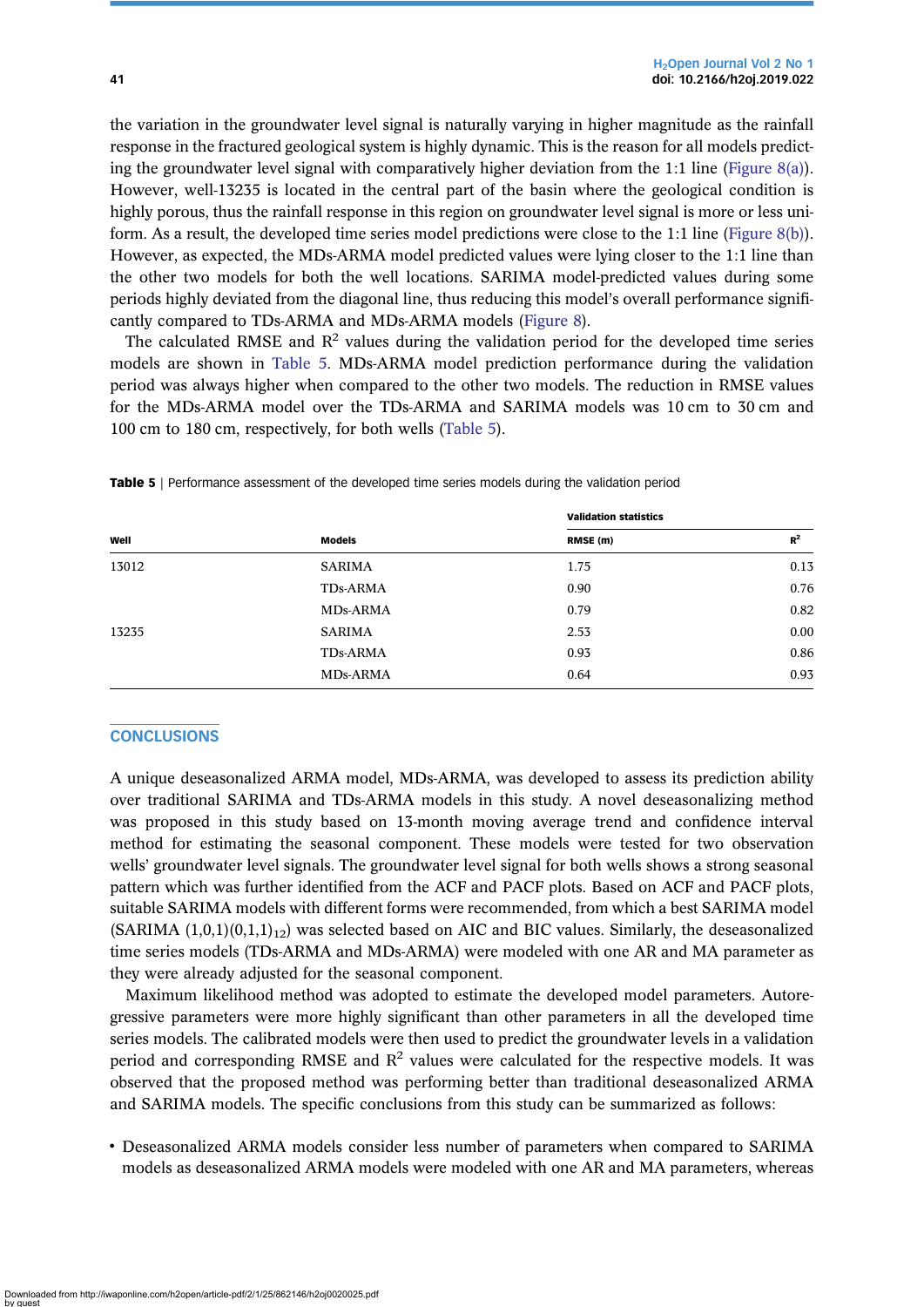SARIMA models were modeled with one extra seasonal MA parameter along with one nonseasonal AR and MA parameter.

- Both deseasonalized ARMA models (TDs-ARMA and MDs-ARMA) reproduced the seasonal variation pattern of the actual groundwater level signal during the validation period.
- The estimated seasonal component by traditional deseasonalizing approach was comparatively higher than the proposed deseasonalizing approach as the actual variation in the groundwater level signal was used to estimate the long-term monthly average values. This reduces the TDs-ARMA model performances when compared to MDs-ARMA model.
- The proposed MDs-ARMA model consistently performed better with both the wells' groundwater level signals, thus, the application of this model is robust across various geological conditions.

In this study, these time series models were evaluated with 1-month rolling ahead prediction method. However, the multi-time step prediction and forecasting performance of the developed models need to be analyzed for long-term forecasting applications. Although univariate time series models are useful in prediction and forecasting of groundwater level signals under data limiting conditions, they cannot be used to predict the response due to climate change and land use change scenarios. Under such conditions, the time series model and their coefficients need to be related to the physical process and parameters to assess the climatic and land use change cases.

#### ACKNOWLEDGEMENTS

We would like to acknowledge the State Ground and Surface Water Resources Data Centre, IWS, Taramani, Chennai for providing groundwater level data to carry out this study. We would like to acknowledge the Water Engineering and Management program at Asian Institute of Technology for providing the computing facility. Finally, we would like to thank the reviewers for their valuable comments to improve this manuscript.

#### **REFERENCES**

Adamowski, J. & Chan, H. F. 2011 A wavelet neural network conjunction model for groundwater level forecasting. *Journal of Hydrology* 407 (1), 28–40.

Adhikary, S. K., Rahman, M. M. & Gupta, A. S. 2012 A stochastic modelling technique for predicting groundwater table fluctuations with time series analysis. *International Journal of Applied Science and Engineering Research* 1 (2), 238–249.

- Ahn, H. 2000 Modeling of groundwater heads based on second-order difference time series models. *Journal of Hydrology* 234 (1–2), 82–94.
- Ahn, H. & Salas, J. D. 1997 Groundwater head sampling based on stochastic analysis. *Water Resources Research* 33 (12), 2769–2780.

Akaike, H. 1974 A new look at the statistical model identification. *IEEE Transactions on Automatic Control* 19 (6), 716–723.

Almedeij, J. & Al-Ruwaih, F. 2006 Periodic behavior of groundwater level fluctuations in residential areas. *Journal of Hydrology* 328, 677–684.

- Anderson, M. P. & Woessner, W. W. 1992 *Applied Groundwater Modeling: Simulation of Flow and Advective Transport*. Academic Press, San Diego, CA, USA.
- Bayer, F. M., Bayer, D. M. & Pumi, G. 2017 Kumaraswamy autoregressive moving average models for double bounded environmental data. *Journal of Hydrology* 555, 385–396.

Bidwell, V. J. 2005 Realistic forecasting of groundwater level, based on the eigenstructure of aquifer dynamics. *Mathematics and Computers in Simulation* 69, 12–20. https://doi.org/10.1016/j.matcom.2005.02.023.

- Bierkens, M. F. P., Knotters, M. & van Geer, F. C. 1999 Calibration of transfer function-noise models to sparsely or irregularly observed time series. *Water Resources Research* 35 (6), 1741–1750.
- Box, G. E. P. & Jenkins, G. W. 1976 *Time Series Analysis: Forecasting and Control*, revised edn. Holden-Day, San Francisco, CA, USA.
- Chatfield, C. & Weigend, A. S. 1994 Time series prediction: forecasting the future and understanding the past: Neil A. Gershenfeld and Andreas S. Weigend, 1994, 'The future of time series', in: A. S. Weigend and N. A. Gershenfeld, eds (Addison-Wesley, Reading, MA), 1–70. *International Journal of Forecasting* 10 (1), 161–163.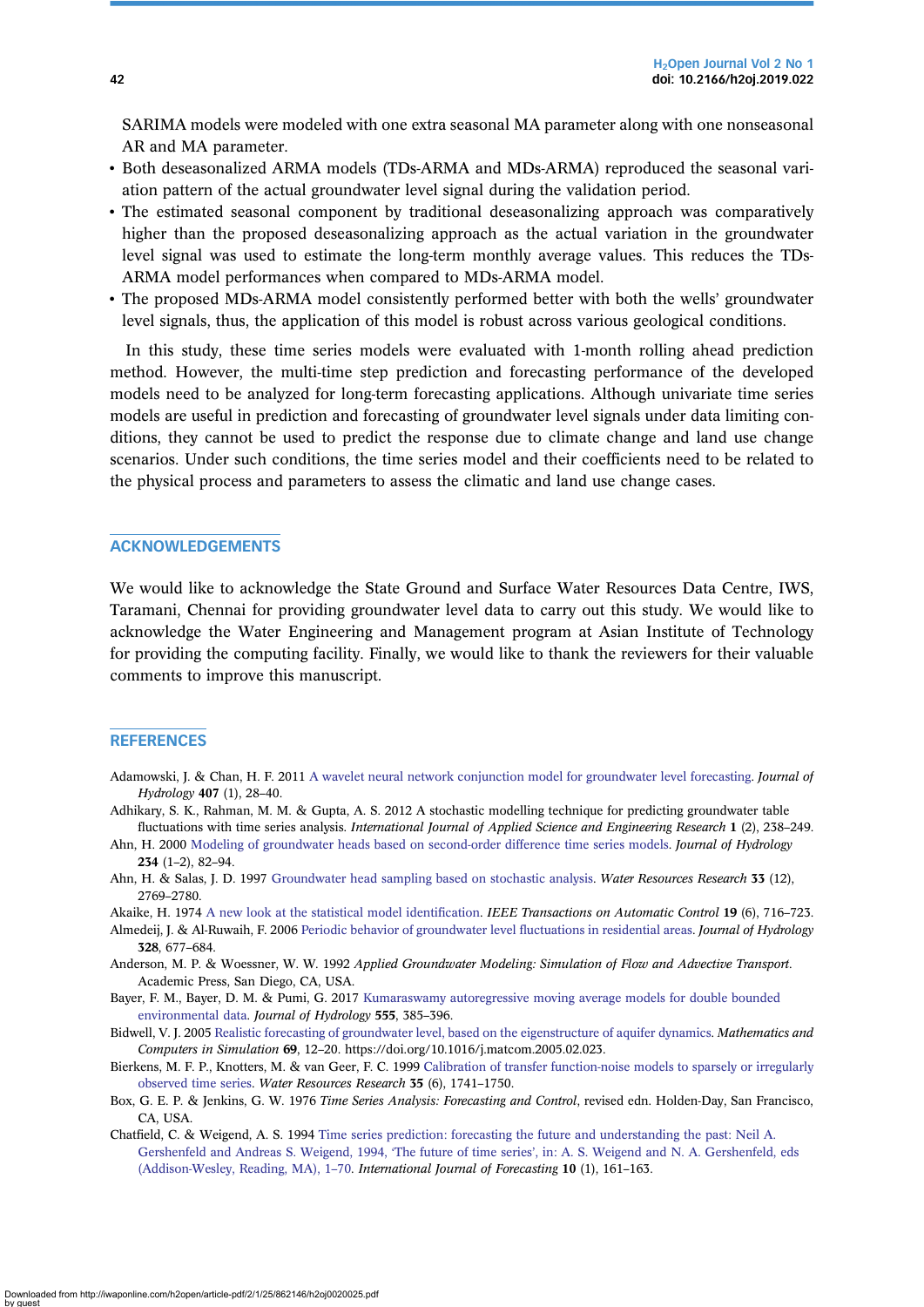- Coppola, E., Szidarovszky, F., Poulton, M. & Charls, E. 2003 Artificial neural network approach for predicting transient water levels in multilayered groundwater system under variable state, pumping, and climate conditions. *Journal of Hydrologic Engineering* 8, 348–360.
- Coulibaly, P., Anctil, F., Aravena, R. & Bobée, B. 2001 Artificial neural network modeling of water table depth fluctuations. *Water Resources Research* 37 (4), 885–896.
- Daliakopoulos, I. N., Coulibaly, P. & Tsanis, I. K. 2005 Groundwater level forecasting using artificial neural networks. *Journal of Hydrology* 309, 229–240.
- Fernández, C., Vega, J. A., Fonturbel, T. & Jiménez, E. 2008 Streamflow drought time series forecasting: a case study in a small watershed in North West Spain. *Stochastic Environmental Research and Risk Assessment* 23 (8), 1063–1070.
- Ghanbarpour, R. M., Amiri, M., Zarei, M. & Darvari, Z. 2012 Comparison of stream flow predicted in a forest watershed using different modelling procedures: ARMA, ANN, SWRRB, and IHACRES models. *International Journal of River Basin Management* 10, 281–292.
- Govindasamy, R. 1991 Univariate Box-Jenkins forecasts of water discharge in Missouri river. *International Journal of Water Resources Developemnt* 7, 168–177.
- Hipel, K. W. & Mcleod, A. I. 1994 *Time Series Modeling of Water Resources and Environmental Systems*. Developments in Water Science Series, Vol. 45. Elsevier, New York, USA.
- Khaki, M., Yusoff, I. & Islami, N. 2015 Simulation of groundwater level through artificial intelligence system. *Environmental Earth Sciences* 73, 8357–8367.
- Kim, S. J., Hyun, Y. & Lee, K. K. 2005 Time series modeling for evaluation of groundwater discharge rates into an urban subway system. *Geosciences Journal* 9, 15–22.
- Kisi, O. 2010 Wavelet regression model for short-term streamflow forecasting. *Journal of Hydrology* 389 (3–4), 344–353.
- Ljung, G. M. & Box, G. E. P. 1978 On a measure of lack of fit in time series models. *Biometrika* 65 (2), 297–303.
- Lu, W. X., Zhao, Y., Chu, H. B. & Yang, L. L. 2013 The analysis of groundwater levels influenced by dual factors in western Jilin Province by using time series analysis method. *Applied Water Science* 4, 251–260.
- Maheswaran, R. & Khosa, R. 2013 Long term forecasting of groundwater levels with evidence of non-stationary and nonlinear characteristics. *Computers and Geosciences* 52, 422–436.
- Maiti, S. & Tiwari, R. K. 2014 A comparative study of artificial neural networks, Bayesian neural networks and adaptive neurofuzzy inference system in groundwater level prediction. *Environmental Earth Sciences* 71, 3147–3160.
- Martins, O. Y., Ahaneku, I. E. & Mohanned, S. A. 2011 Parametric linear stochastic modelling of Benue river flow process. *Open Journal of Marine Science* 1 (3), 73–81.
- Modarres, R. 2007 Streamflow drought time series forecasting. *Stochastic Environmental Research and Risk Assessment* 21 (3), 223–233.
- Moeeni, H., Bonakdari, H. & Fatemi, S. E. 2017 Stochastic model stationarization by eliminating the periodic term and its effect on time series prediction. *Journal of Hydrology* 547, 348–364.
- Mohanasundaram, S., Narasimhan, B. & Suresh Kumar, G. 2017 Transfer function noise modelling of groundwater level fluctuation using threshold rainfall-based binary-weighted parameter estimation approach. *Hydrological Sciences Journal* 62, 36–49.
- Mohanty, S., Jha, M. K., Kumar, A. & Sudheer, K. P. 2010 Artificial neural network modeling for groundwater level forecasting in a river island of eastern India. *Water Resources Management* 24, 1845–1865.
- Mondal, M. S. & Wasimi, S. A. 2006 Generating and forecasting monthly flows of the Ganges river with PAR model. *Journal of Hydrology* 323 (1–4), 41–56.
- Montanari, A., Rosso, R. & Taqqu, M. S. 2000 A seasonal fractional ARIMA Model applied to the Nile River monthly flows at Aswan. *Water Resources Research* 36 (5), 1249–1259.
- Nourani, V., Alami, M. T. & Vousoughi, F. D. 2015 Wavelet-entropy data pre-processing approach for ANN-based groundwater level modeling. *Journal of Hydrology* 524, 255–269.
- Paul, P. K. 2008 *Ground Water Table Forecasting in A Shallow Aquifer: SARIMA Modeling*. PhD thesis, University of Rajshahi, Bangladesh.
- Pektas, A. O. & Cigizoglu, H. K. 2013 ANN hybrid model versus ARIMA and ARIMAX models of runoff coefficient. *Journal of Hydrology* 500, 21–36.
- Peng, M. H. & Liu, J. K. 2000 *Groundwater Level Forecasting with Time Series Analysis*. Geospatial World. Available at: https:// www.geospatialworld.net/article/groundwater-level-forecasting-with-time-series-analysis/.
- Sahoo, S. & Jha, M. K. 2015 On the statistical forecasting of groundwater levels in unconfined aquifer systems. *Environmental Earth Sciences* 73, 3119–3136.
- Sannasiraj, S. A., Zhang, H., Babovic, V. & Chan, E. S. 2004 Enhancing tidal prediction accuracy in a deterministic model using chaos theory. *Advances in Water Resources* 27 (7), 761–772.
- Schwarz, G. 1978 Estimating the dimension of a model. *The Annals of Statistics* 6, 461–464.
- Seeboonruang, U. 2014 An empirical decomposition of deep groundwater time series and possible link to climate variability. *Global NEST Journal* 16, 87–103.
- Seeboonruang, U. 2015 An application of time-lag regression technique for assessment of groundwater fluctuations in a regulated river basin: a case study in Northeastern Thailand. *Environmental Earth Sciences* 73, 6511–6523.
- Seo, Y., Kim, S., Kisi, O. & Singh, V. P. 2015 Daily water level forecasting using wavelet decomposition and artificial intelligence techniques. *Journal of Hydrology* 520, 224–243.